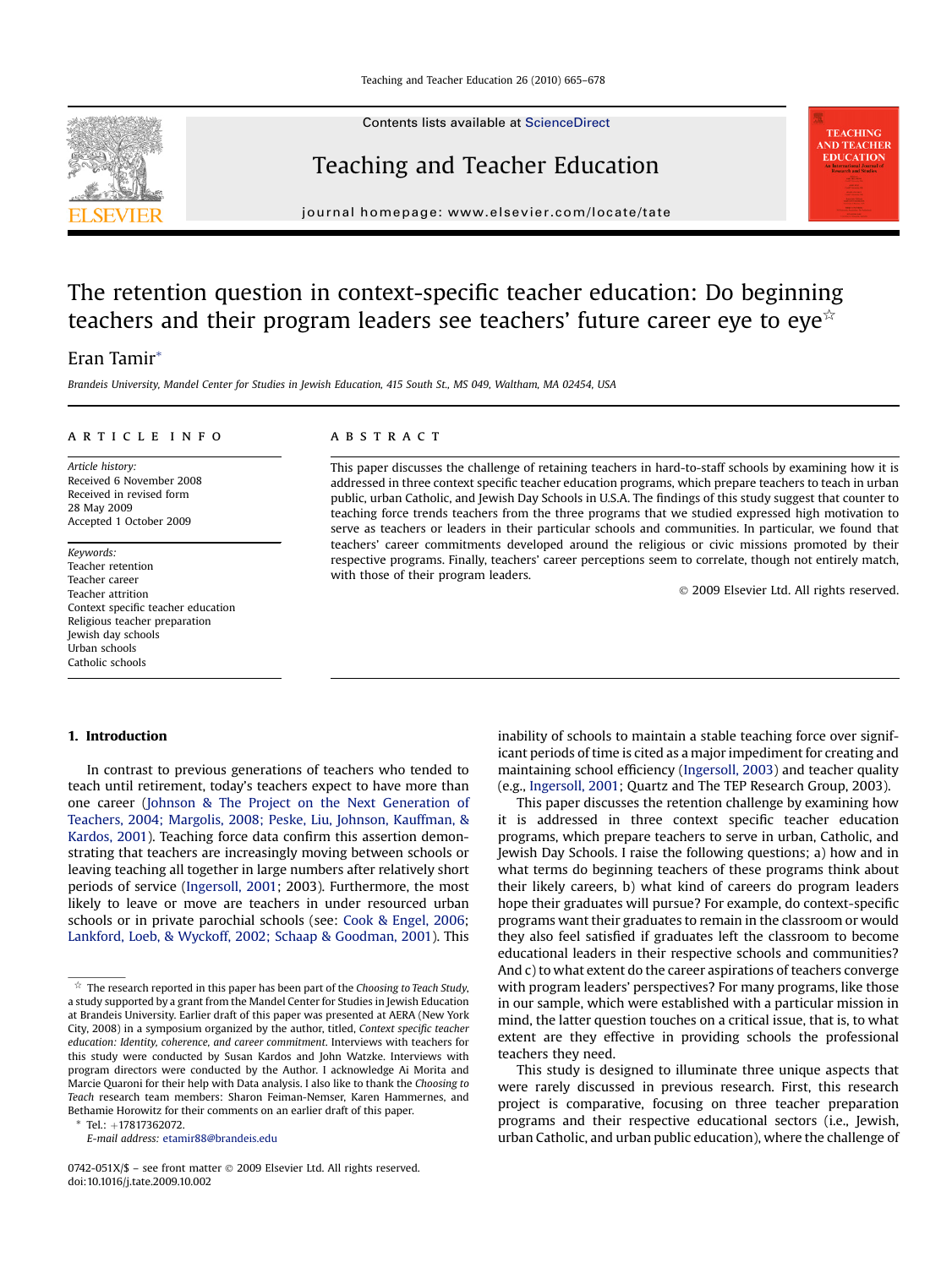retaining teachers has been significant, and where teacher attrition is an ongoing problem. Second, the teacher population in this research represents a group of individuals who have been prepared in some of the most selective U.S. colleges, which also make them the least likely to leave hard-to-staff schools, which in the U.S. is usually a code name for urban schools serving disadvantaged minority groups (e.g., [Henke, Chen, & Geis, 2000; Ingersoll, 2003; National](#page-13-0) [Commission on Teaching for America's Future, 2003; Rockoff, 2004\)](#page-13-0). Third, the three teacher preparation programs where these teachers were prepared represent a unique approach to teacher preparation that emphasizes the importance of preparing teachers in specific ways to serve in particular school context that cater specific communities. These unique aspects of the study, as well as their potential implications for the three school sectors can be informed by the relatively small but purposeful sample used in this study (I return to this point later).

This study hypothesizes that context-specific teacher preparation may help address some of the problems associated with the attrition of beginning teachers. In principal, such training intends to help teachers be better prepared and feel more motivated and committed to teach in the particular schools that interest them, which, in turn, may make them more likely to succeed and then stay. The findings of this study suggest that teachers from the three programs that we studied expressed high motivation to serve as teachers or leaders in their particular schools and communities. In particular, we found that teachers' career commitments developed around the religious or civic missions promoted by their respective programs. Finally, teachers' career perceptions seem to correlate, though not entirely match, with those of their program leaders.

I start with a brief review of what we currently know about teacher career and the problem of early attrition in urban public schools, urban Catholic schools, and Jewish day schools in the U.S. I will continue with a discussion that seeks to offer insights into teachers' career aspirations and commitments and contextualize them in teachers' and programs leaders' voices. I conclude with recommendation for future research and potential policy implications for teacher preparation.

#### 2. Teacher careers and the problem of early attrition

There is a wide consensus among researchers that high quality teaching has a substantial positive effect on student learning outcomes ([Darling-Hammond, 2000; Rice, 2003; Rockoff, 2004;](#page-13-0) [Sanders, Saxton, & Horn, 1997](#page-13-0)). Though there are contrasting interpretations to what ''highly qualified'' means, most teacher educators will agree that mastering the subject matter, having the skills to teach it, and receiving some form of guidance, while teaching (during preparation and beginning stages of teaching) are all critical components for developing the knowledge, dispositions and skills of a highly qualified teacher. Preparing such high quality teachers for long-term careers has been a constant challenge in the last three decades, especially, since growing number of talented women left the profession for better paying jobs with higher prestige and improved working conditions (e.g., [Condliffe-Lage](#page-12-0)[mann, 2000; Sedlak & Schlossman, 1986\)](#page-12-0).

#### 2.1. Teacher retention in public and urban public schools

Interestingly, recruiting enough new teachers has not been the main problem, but it has rather been the tendency of those who get in to leave quickly (and in big numbers) that plagued the system ([Ingersoll, 2001\)](#page-13-0). [Johnson and The Project on the Next Generation](#page-13-0) [of Teachers \(2004\)](#page-13-0) argue that this phenomenon is grounded in a larger trend of flexible job transitions of professionals and development of multiple careers. Thus, they argue, teachers of today are increasingly entering the profession with no long-term career commitment in mind. Instead, they view teaching as one of several other jobs they will take on during their career. The most recent data shows that in 2004/5 alone, public and private schools lost 8.4% and 13.6%, respectively, of their teachers [\(Marvel, Lyter,](#page-13-0) [Peltola, Strizek, & Morton, 2007,](#page-13-0) p. 7). According to the [National](#page-13-0) [Commission on Teaching and America's Future \(2003\)](#page-13-0) 33% of all new teachers who enter the system leave within the first three years and around 50% leave within five years (in most urban districts the rate of attrition tend to be higher).<sup>1</sup>

Exacerbating this problem further is the fact that many of those who stay in teaching move frequently between schools looking for improved working conditions (8.1% of the teachers moved from their public school and 5.9% moved from their private school) ([Marvel et al., 2007,](#page-13-0) p. 7). Urban public schools in the U.S., which often serve poor minorities, those with the greatest need for high quality teachers, are also the schools which suffer the most from these two problems, and as a result have every year disproportionately more teachers moving out (10.3%), usually to more affluent schools with better working conditions, and more teachers who leave the profession all together (9.9%) (p. 9). Also illustrative of the urban public schools' dire condition is the fact that only 6% of the teachers surveyed on the National School and Staffing Survey (NSSS) said they would like to teach at an urban school. Most distressing, however, is the fact that the more able and educated teachers, those who can find and move most easily to the better paying jobs, are also those who are more likely to leave schools (e.g., [Roberson, Keith, & Page, 1983\)](#page-13-0), and in particular urban schools, ([Henke et al., 2000](#page-13-0)) exacerbating the problem of teacher retention even more ([Ingersoll, 2001\)](#page-13-0).

The implications of teacher attrition are dismal:

Teachers turnover brings significant financial costs, up to \$8000 for each teacher who leaves the profession ([Ingersoll, 2003\)](#page-13-0) and as much as 329 million to 2.9 billion dollars annually for just one U.S. state [\(Texas State Board for Educator Certification, 2000\)](#page-13-0). Further, others suggest that teacher turnover impacts the effectiveness of the school overall [\(Bridge, Cunningham, & Frsbach,](#page-12-0) [1978](#page-12-0)), student development and attainment, and the morale of those who stay ([Macdonald, 1999\)](#page-13-0). Finally, and perhaps most importantly, teacher effectiveness grows over the first few years of teaching [\(Ferguson, 1991, Murnane & Phillips, 1981](#page-13-0)). Thus teacher turnover that results in inexperienced teaching force reduces educational quality for students [\(Grissmer, Flanagan,](#page-13-0) [Kawata, & Williamson, 2000\)](#page-13-0). ([Rinke, 2008](#page-13-0), p. 2)

#### 2.2. Catholic schools and teacher attrition

Catholic schools have suffered from teacher attrition even more than their counterparts in the public school system. The problem of teacher attrition in Catholic schools today is at least partly rooted in the decline of their traditional religious workforce (which consisted primarily of nuns). In the last few decades, as less women chose to become nuns, Catholic schools and the Catholic establishment have been forced to adjust and consider new recruitment and teacher preparation strategies that focus primarily at hiring ''lay teachers''. [Cook and Engel \(2006\)](#page-13-0) summarize the current reality in U.S. Catholic schools. They note that,

<sup>&</sup>lt;sup>1</sup> For example, a recent Research For Action Report ([Useem, Offenberg, & Farley,](#page-13-0) [2007](#page-13-0)) that tracked beginning teachers in the Philadelphia public school district reveals that after 6 years, 70% left the district and additional 16% moved from their original school to another school in the district.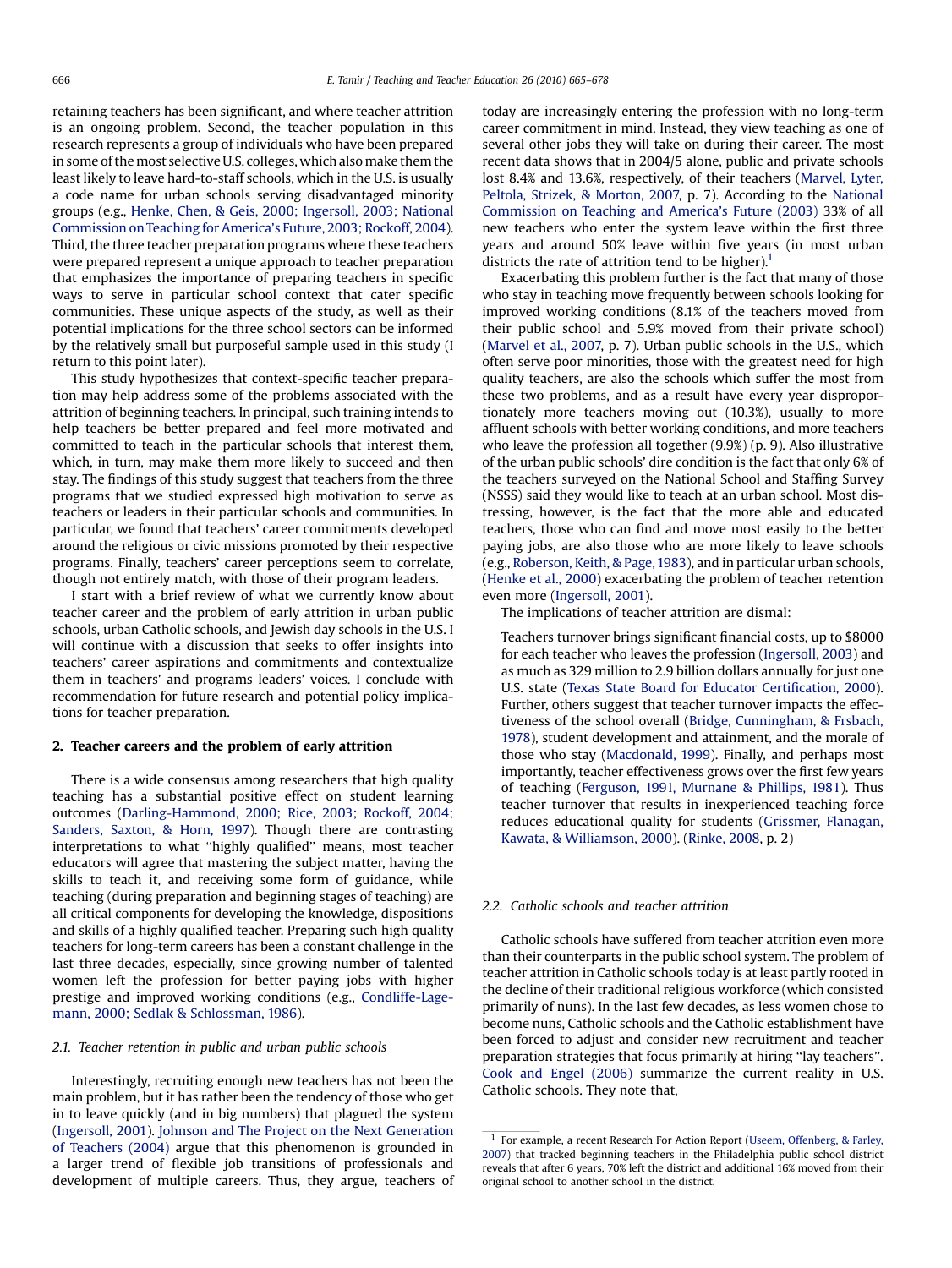The teacher attrition problem is magnified for America's Catholic schools. Public schools lure away Catholic school teachers with higher salaries and better benefits. After the 1999–2000 school year, private schools – including Catholic schools – turned over 21% of their teachers while public schools turned over 15% of their teachers ([Provasnik & Dorfman, 2005\)](#page-13-0). Data for Catholic schools estimate that 50% of the teachers hired by Catholic schools in the United States had left their jobs within five years ([Przygocki, 2004\)](#page-13-0). (p. 2)

## 2.3. Jewish day schools and teacher attrition

Jewish day schools differ from both urban public and most Catholic schools, as they cater predominantly to middle class urban and suburban Jews. Nevertheless, these schools too find it hard to compete with public schools in the suburbs, in terms of salary and benefits and, as a result, are faced with a constant challenge to recruit and retain high-quality professional teachers ([Ben-Avie &](#page-12-0) [Kress, 2008; Gamoran, Goldring, Robinson, Tammivaara, &](#page-12-0) [Goodman, 1998; Schaap & Goodman, 2001](#page-12-0)). Referring to one indicator of teacher quality for those teaching in Jewish Day Schools, [Ben-Avie and Kress \(2008\)](#page-12-0) found that roughly half ''did not hold valid teaching credentials''. In the concluding remarks of their recent report, Ben-Avie and Kress noted that,

EJSS [Educators in Jewish Schools Study] also surfaced the real possibility of a looming teacher shortage overall on the educational horizon. Data revealed that 40%–46% of teachers in both day and complementary schools were 50-years-old or older. Compounding this issue is the reality that younger teachers tended to be less certain that they would stay in the field of Jewish education than older teachers. In fact, less than half (48%) of teachers younger than 30-years-old responded ''yes'' to the statement, ''I envision spending the rest of my career in Jewish education.'' This ''graying'' of the educators in Jewish schools reflects the national demographic in education and raises the likelihood that the Jewish educator population (fully qualified or not) will diminish over the next two decades. (p. 36)

In this grim reality of ''revolving doors,'' of ''graying and diminishing'' teaching cadres, of good intentions, and little stability and quality, children's capacity to learn effectively is restricted, especially as studies show that in order to become effective, teachers need to stay in the classroom for several years while receiving meaningful induction support ([Feiman-Nemser, 2001\)](#page-13-0).

## 2.4. Why do beginning teachers stay or leave teaching?

There is a wide literature on why teachers stay or leave teaching during their first years in teaching.<sup>2</sup> [Lortie \(1975\)](#page-13-0) and [Cohn and](#page-12-0) [Kottkamp \(1993\)](#page-12-0) showed the persistent and important role of  $intrinsic$  rewards<sup>3</sup> for teachers' satisfaction. For example, in both of these studies more than 85% of the teachers who were surveyed felt rewarded when they ''knew that [they] have 'reached' students and they have learned'' ([Lortie, 1975](#page-13-0), p. 105). Many scholars contend that school environment and culture are a major factor in shaping teachers' decision too. [Johnson & The Project on the Next Genera](#page-13-0)[tion of Teachers \(2004\)](#page-13-0) argue that teachers are looking for a hospitable, supportive, collaborative, challenging, and stimulating

work environment, where they can grow, assume responsibility as teacher leaders and administrators, and feel respected. The teachers of today are not going to settle for less, they argue, and this seems to be particularly true for the most talented teachers in hardto-staff schools, who can easily leave for more lucrative jobs (e.g., [Henke et al., 2000; Roberson et al., 1983](#page-13-0)).

Research show that when schools develop and maintain support systems for beginning teachers that include serious mentoring and induction that are oriented on improving teachers' practice, teachers are more likely to stay in their school and are less likely to move to other schools or leave teaching [\(Ingersoll & Smith, 2003\)](#page-13-0). There is also a wide consensus among educators that strong vibrant professional teacher communities of teachers and administration support are nothing but essential for beginning teachers to develop and thrive (e.g., [Johnson & The Project on the Next Generation of](#page-13-0) [Teachers, 2004; Louis, Kruse, & Marks, 1996; McLaughlin, 1993;](#page-13-0) [Tamir, 2009d](#page-13-0)).

Yet, while school related variables have critical effect on teachers' satisfaction, motivation, and likelihood to stay in teaching, move to other schools, or leave teaching, beginning teachers' decisions may also be affected and shaped by their teacher preparation experience and the interaction of this experience with teachers' intrinsic rewards. In fact, this paper seeks to focus particularly on this potentially important link between teacher preparation experience and teachers' conceptions of their career commitments. However, before I move to discuss this issue I would like to briefly consider one possible critique to this line of inquiry, which might argue that any attempt to improve educational inequality by enhancing teacher quality<sup>4</sup> is likely to fail, if the basic causes of that inequality are not addressed (i.e. the growing economic inequality).

## 2.5. What role can education reform play in the presence of social inequality

It is important to note that high teacher attrition in urban schools is considered by some to be primarily a symptom of a larger socio-political problem related to educational, economic, and racial inequities, which are prevalent in most societies, but are particularly rampant in the U.S. $<sup>5</sup>$  From this perspective, any attempt to</sup> solve urban education problems needs to be addressed within a comprehensive framework that deals with the structural economic inequality that deprives poor urban families the opportunity to live decent meaningful life and provide quality education to their children. This contention is backed by abundance of sociological research showing that opportunities for quality education are highly determined by family background (student's socio-economic status), as partially reflected in parents' economic wealth, education, and occupation.<sup>6</sup>

Nevertheless, many researchers (e.g., [Grissmer et al., 2000\)](#page-13-0) argue that while socio-economic status remains a powerful factor, ''both the level of expenditure per pupil and, more importantly, its

<sup>2</sup> For a recent review of this literature, see Rinke (2008).

Intrinsic rewards "...consist entirely of subjective valuations made in the course of work engagement; their subjectivity means that they can vary from person to person. But they are also constrained by the nature of the occupation and its tasks. ([Lortie, 1975](#page-13-0), p. 101).

<sup>4</sup> In this paper we basically argue that some forms of teacher preparation (context specific teacher preparation) can have positive impact on teacher quality.

These inequities are apparent across the board. First, school funding per capita differs greatly between rich northeastern and western states (e.g., New Jersey and California) and their counterparts in poor southern states (e.g., Louisiana, Mississippi). Second, in most states, despite years of intervention by courts, there are still vast inequities in resource allocation between large urban school districts, which generally serve unprivileged Afro-American and Latino minorities, and white suburban middle class communities.

For a comprehensive review of the literature and a forecast for the 21st Century, see: [Gamoran, \(2001\).](#page-13-0) American Schooling and Educational Inequality: A Forecast for the 21st Century. Sociology of Education 74 (extra issue), pp. 135–153. Retrieved March 8, 2009, from <http://itp.wceruw.org/gamoran%20forecast.pdf>.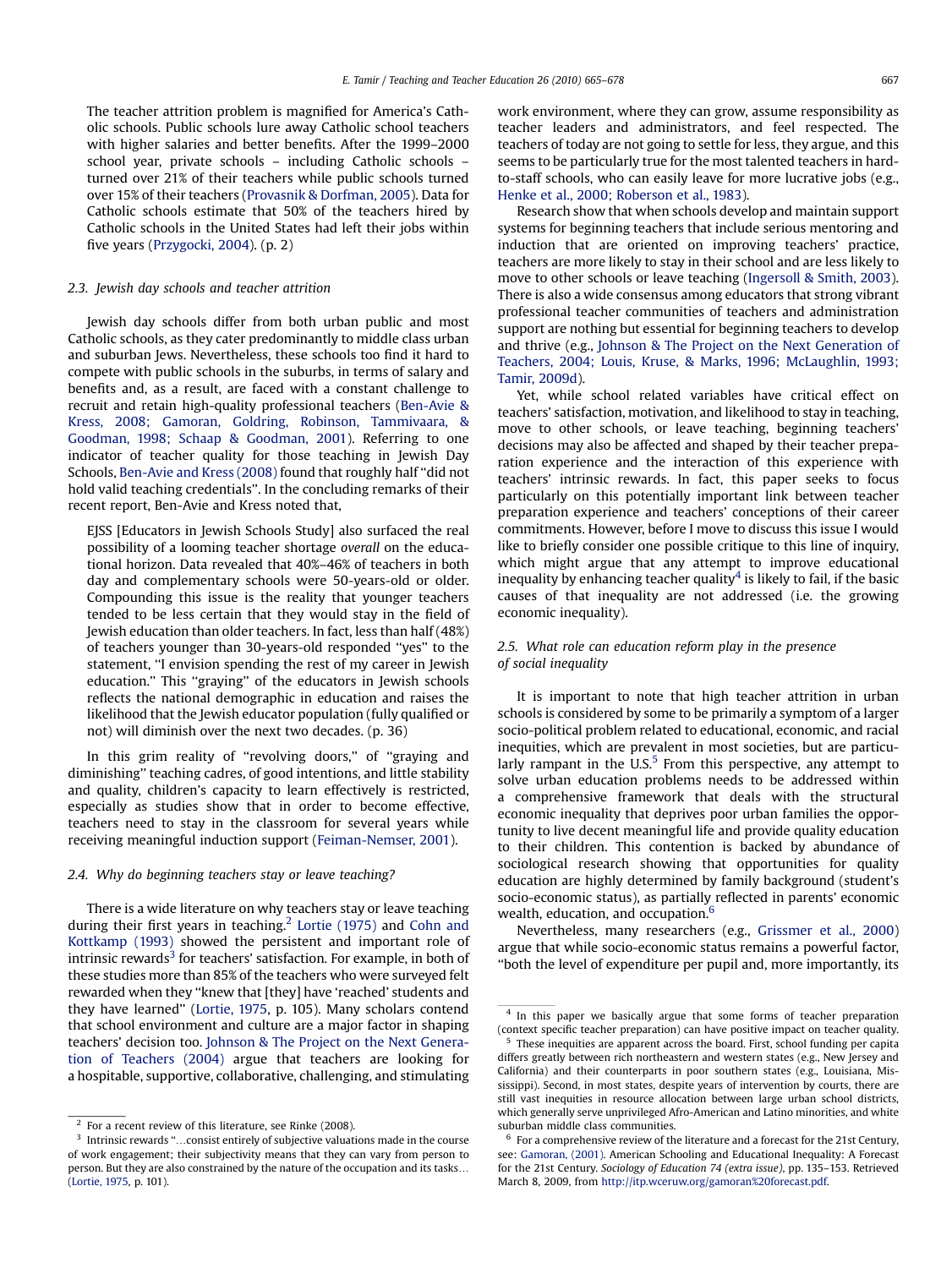allocation affected student achievement – particularly for states with disproportionately higher numbers of minority and less advantaged students'' (p. xxiii–xxiv). In other words, such findings support many in the educational community who argue that while targeted education reforms can not solve the deep endemic problem of social inequality, they can help partially remediate and improve particular aspects within the educational system that ultimately might narrow social inequality (e.g., by improving basic skills in math, science and reading among minorities and working class students). Also, along these lines, and in response to what we know about young unprepared teachers being placed in hard-tostaff schools without proper support, many teacher educators, some of which play key roles in the programs that we study in this paper, argue that establishing teacher preparation programs that are relevant and try to address real needs in schools are also better positioned to provide rich, meaningful preparation that is connected to particular school contexts. Such preparation, they would argue, can help beginning teachers become more effective and as a result contribute to teacher retention, teacher quality, school change, and student achievements.

#### 2.6. The potential impact of context specific teacher education

Research on the effects of teacher preparation on teacher quality, teacher retention, and student outcomes has been incomplete, inconsistent ([Wilson, Floden & Ferrini-Mundy, 2001\)](#page-13-0) and subject to a heated debate in the U.S. on issues related to program's content, structure, and governance. While this debate has evolved primarily between proponents of traditional university based teacher preparation and advocates of alternative teacher certification programs, some scholars argue that the content, structure and focus of these programs varies significantly ([Humphrey & Wechsler,](#page-13-0) [2007\)](#page-13-0) and is more important than who governs them (e.g., university ed schools, non-profit organizations, states, districts, or cities).7

I support the assertion above and thus call for further focus on research that would seek to uncover the ways in which teacher preparation programs positively affect their graduates. Programs' ideas, mission, and explicit approaches and strategies to teaching, I argue, shape teachers' career commitments. More specifically, this paper explores whether particular forms of teacher preparation might counter teacher attrition and buttress retention trends by preparing committed beginning teachers that would stay in teaching at the places they are needed the most.

In previous work, I referred to this question, when I studied the reasons that motivate students in selective colleges to join teacher education programs and pursue teaching careers in urban schools ([Tamir, 2009a\)](#page-13-0). One case, to which I refer in my work, as being crucial for understanding the potential impact of context specific teacher education programs, is Center X, at the University of California, Los Angeles. Center X puts a strong emphasis on preparing teachers who understand the social context of urban poverty and are committed to empower poor students to challenge inequities. According to Quartz and The TEP Research Group (2003), over 90% of Center X teachers reported having a strong belief in social justice. In addition, the program prepares teachers to be reflective practitioners, who understand the socio-political history of their schools, neighborhoods and city and are acquainted with the culture of the communities they serve. Teacher preparation includes intensive internship and mentoring in the same schools they are expected to join after graduation. This focused preparation, Quartz et al. argue, contributed to Center X's high retention rates. Indeed, Center X teachers are far more likely to stay in urban teaching or develop leadership careers in urban schools, when compared to national statistics data. After 5 years, 70% of Center X's graduates continued to work as teachers compared to a national average of 50%. In fact, these teachers do even better, in terms of retention, when those who moved to other jobs, but stayed in urban education, are included (88%) ([Quartz and The TEP](#page-13-0) [Research Group, 2003](#page-13-0)).

Center X is just one case. This paper aims to study more programs that are similar in terms of their commitment to particular school sector and community, and explore whether they are preparing teachers who are likely to pursue careers in teaching and educational leadership. Since the programs that we study are younger then Center X, our inquiry hopes to uncover how beginning teachers conceptualize their careers choices and their reasons for staying in or leaving the profession. In addition, we consider through a comparative lens what role context specific teacher education programs play in shaping the career trajectory of their graduates and helping them develop a conception of teaching driven by ideological/religious mission to make society better.

#### 3. The ''Choosing to Teach'' study

To address these issues, the Choosing to Teach study examined three programs – University Teacher Education Program (UTEP), Day School Leadership Through Teaching (DeLeT), and Alliance for Catholic Education (ACE) – that aim to prepare teachers for specific contexts – we call them ''context-specific'' teacher education programs. These three programs are designed around a particular type of schools (urban – public, urban – Catholic, and Jewish) with a focus on particular (not generic) students. These programs also work diligently to help prospective teachers adopt specific tools and strategies that are viewed as necessary for teaching effectively in that context, as well as a conception of the purposes of education that would best serve students within that context.

Launched in 2003 at the University of Chicago, UTEP (University Teacher Education Program) prepares 20 teachers annually to serve poor urban minorities in Chicago public schools. Founded in 2002 at Brandeis University outside Boston and Hebrew Union College in Los Angeles, DeLeT (Day School Leadership Through Teaching) prepares 15–20 teachers annually for Jewish day schools. Established in 1994 at the University of Notre Dame, ACE (Alliance for Catholic Education) prepares approximately 200 teachers a year to serve primarily poor urban minorities in Catholic urban schools in the southern United States.

Below, I first provide a brief description of the programs' histories, missions, structures, and educational agendas. Second, I describe the research method and procedures.

### 3.1. The three programs

UTEP was founded in 2003, to prepare teachers to teach in under-resourced urban public schools, which serve primarily poor black and Latino students. It is a 14 month (including a year long undergraduate course) Masters program, which started operating on a small scale, preparing 10 primary teachers annually, but is now gradually expanding. The program's curriculum emphasizes notions of social justice and students' empowerment, as well as learning theory and balanced literacy. Prospective teachers in the program are expected to embody these notions, skills and dispositions that they develop through their preparation, in order to become successful urban teachers.

 $<sup>7</sup>$  For background on the history and politics of alternative teacher certification</sup> programs see [Tamir's \(2008, 2009b\)](#page-13-0) work on New Jersey's pioneering alternate route program and the political debate that surrounded it during the 1980s.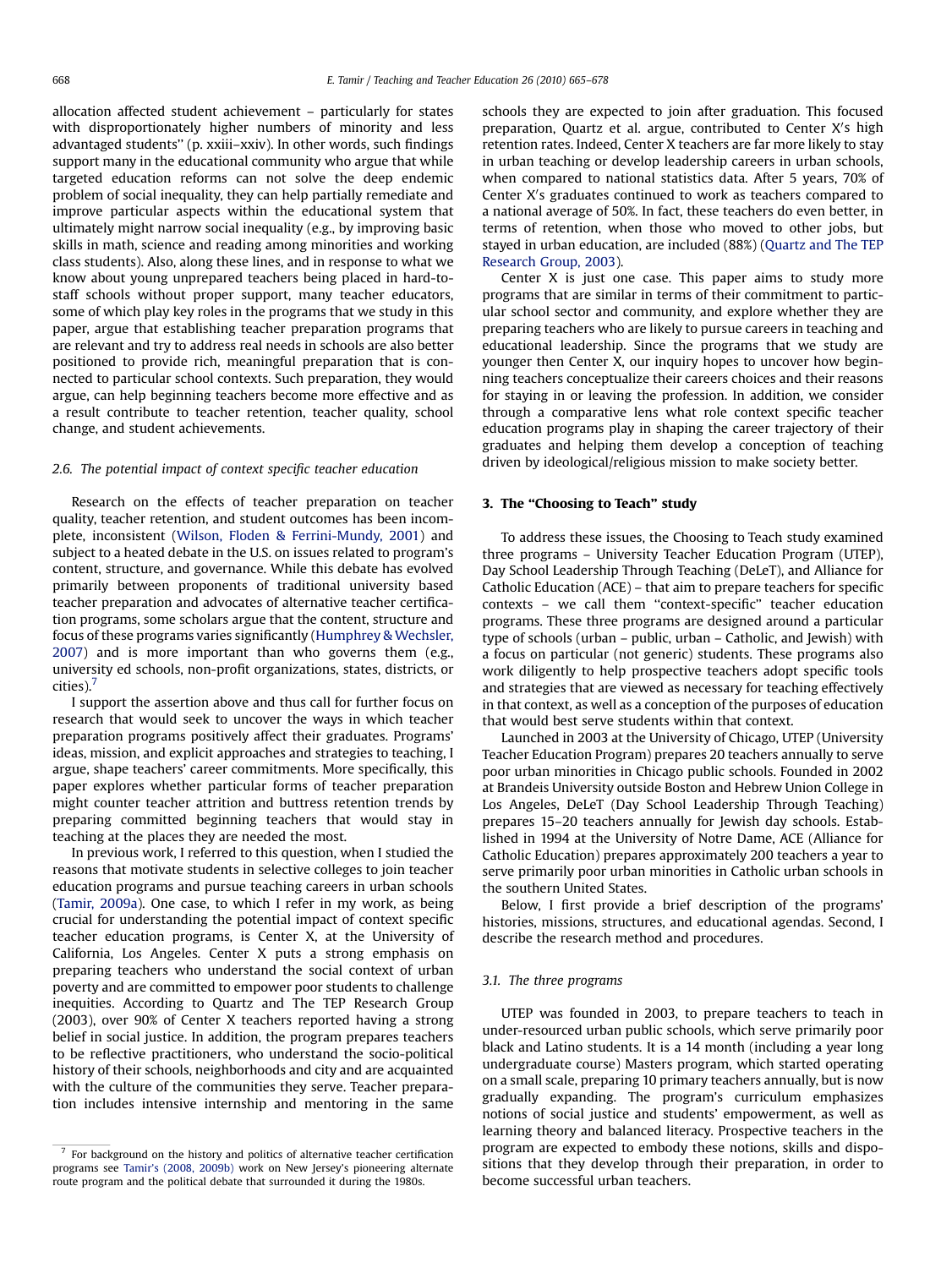DeLeT was founded in 2002 as a national post-baccalaureate program (which later transformed to a 14 month Masters program at Brandeis). It was designed to provide rigorous preparation leading to state certification for individuals who aspire to become Jewish day school teachers. In this study, we focused on the Brandeis site, which prepares 10 teachers annually. The year-long preparation is designed to allow teachers to develop the skills of planning, reflecting, and being ongoing learning practitioners, who know how and aspire to infuse Jewish values in their teaching of Judaic and/or general studies.

Established in 1994, ACE is the biggest program in this study, preparing 200 teachers annually in a two years Masters program. Teachers start the program with a summer semester that is focused on getting them acquainted with basic teaching skills such as managing their classrooms, and with the Catholic schools they would be sent to serve. The program tries to push prospective teachers to consider and tie together spirituality and teaching, Catholic values of serving the poor and making the world a better place, with teaching in poor urban Catholic schools. At the end of the first summer, teachers are sent to Catholic schools primarily in southern U.S. and assume positions as teachers of record. In each location, teachers live together and form communities, which intend to provide spiritual and professional support. In addition, throughout their preparation, teachers remain in contact with a program faculty advisor, participate in online courses, take part in program retreats and activities, and acquire a state certification.

#### 3.2. Method

Researchers conducted semi-structured, open-ended interviews with 30 randomly selected new teachers drawn equally from the three programs. Teachers were asked to discuss why they joined their programs, what were they hoping to achieve by that in their life in general and professional life in particular, and what would they see themselves doing in the future (for a list of questions, see interview protocol with teachers – [Appendix A\)](#page-11-0). Subjects were first or second year teachers in schools served by their programs. In addition, the author conducted semi-structured interviews with the three program directors to learn about their perception of their programs and teachers (see interview protocol with program directors – [Appendix B](#page-12-0)). All interviews were tape-recorded and transcribed. We also collected documents describing programs' curriculum and mission.

Data analysis involved writing thematic summaries and developing a coding scheme that was generated in accordance to the literature on teacher attrition and career that was reviewed in this paper. Using the qualitative software ATLAS.ti, we applied the coding scheme to the transcripts and developed a series of analytic grids to highlight themes, patterns, and discrepant data.

This paper coded teachers' and directors' responses by program as they apply for two related aspects; first, teachers' career aspirations in general, and second, the number of years teachers anticipated staying in the classroom (same aspects were coded in programs' directors interviews). For example, a list of codes was developed and applied to describe how many years each teacher considers staying in teaching (e.g., one year, two years, less than five years, more than five years). In addition, a list of codes was compiled from teacher responses to describe the kinds of careers they were hoping to pursue, like ''teaching is my long-term career,'' ''I would like to become a mentor/counselor,'' ''my long-term goal is to become a school administrator/principal," "I like to become a state senator to promote urban education reform.'' Whenever possible, after collecting multiple responses from each teacher, one inclusive code was assigned to reflect the teacher's standpoint. In the rare cases when responses were not coherent or when a teacher



Fig. 1. Teachers' career aspirations by program.

said she is not sure about her future, I coded her response as ''unclear.''

#### 4. Beginning teachers' career aspirations

As can be seen in Fig. 1, eight teachers in total (five from DeLeT, two from UTEP, and one from ACE) anticipated developing a longterm career as classroom teachers. Eleven teachers said they would expect holding educational leadership positions outside the classrooms (mostly as administrators and principals). Interestingly, administration leadership was seen as a popular career choice particularly among ACE and UTEP teachers. Comparatively, among DeLeT teachers, only one teacher anticipated becoming an administrator leader. It is important to note that there is a sub-category of teacher leaders, which is not reflected in the figure below. A majority among DeLeT and UTEP teachers hoped to become teacher leaders $8$  in their school for the long term, or as a stage before seeking administration positions. I plan to address these significant differences among the programs in the discussion that follows.

[Fig. 2](#page-5-0) complicates the picture further. Consistent with Fig. 1, it seems that among the three programs, DeLeT 's teachers articulated the most serious long-term commitment to teaching. Of the DeLeT teachers, nine said they would stay in teaching more than five years. ACE teachers represent the mirror image of DeLeT with only four teachers planning to spend more than five years in the classroom. The UTEP teachers expressed almost the same commitment to classroom teaching as the DeLeT teachers, with nine teachers who said they would stay more than five years in teaching (nevertheless, only two UTEP teachers, compared with four from DeLeT, said that ''teaching is my career'').

When assessing the career aspirations of teachers from the three programs, an important aspect is whether teachers considered teaching in schools that cater to populations or communities that differ from those they were prepared to teach in. This question is particularly important, since the teachers we interviewed were all prepared to teach in schools that on average suffer from high attrition rates. As can be seen in [Fig. 3](#page-5-0), almost a third of the teachers

 $8$  A role that allows teachers to take on, in addition to their own teaching, professional responsibilities, like mentoring of beginning teachers or becoming a curriculum specialist in their school.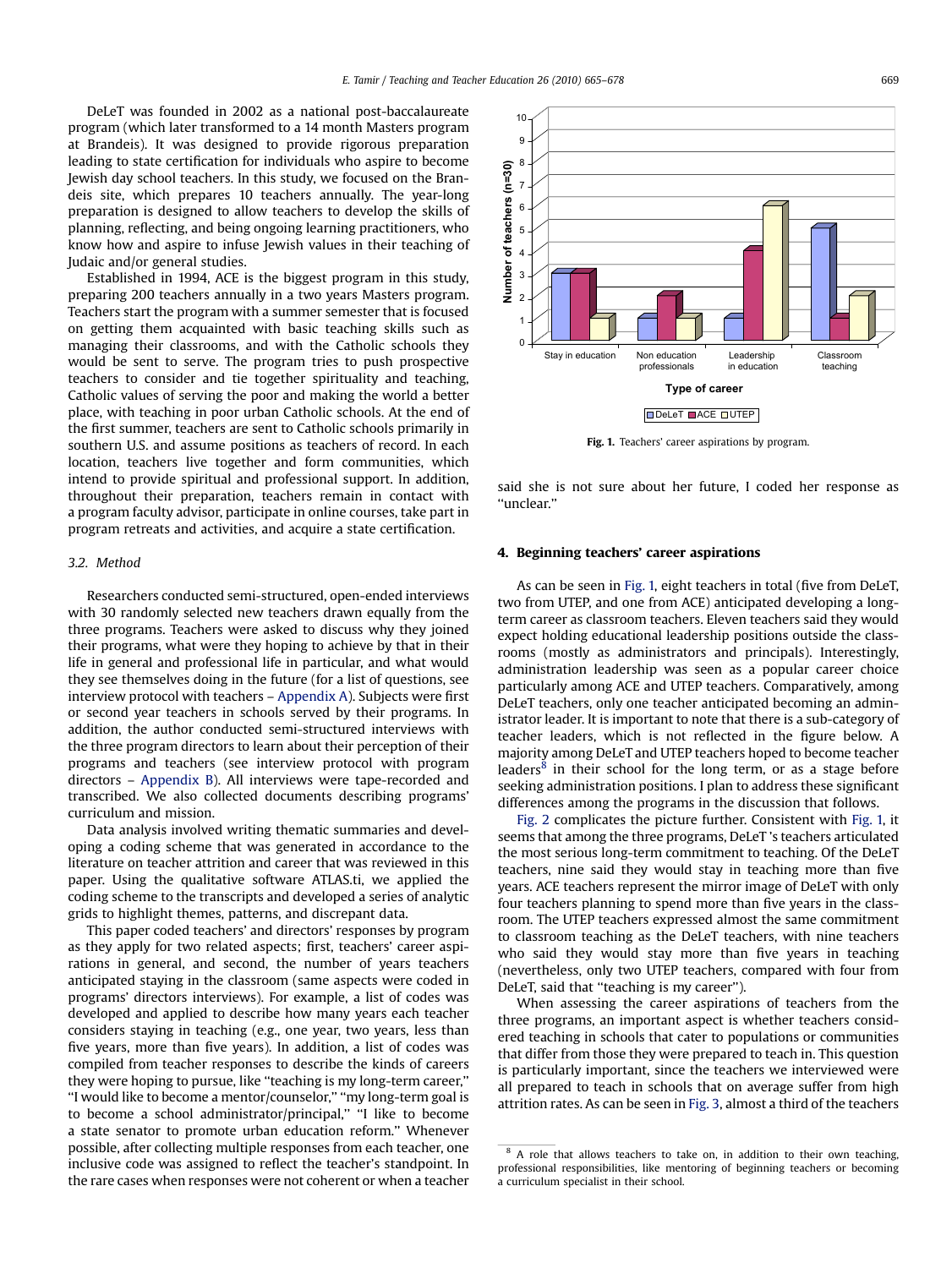<span id="page-5-0"></span>

Fig. 2. Teachers' anticipated number of years in teaching by program.

(nine) said they might consider at some point moving to teach in suburban schools (which on average offer better salaries and benefits). Nine additional teachers were unsure and did not rule out the possibility that they might move to teach in suburban schools. The rest, 12 teachers, said that under no circumstances would they consider moving to another school context. The distribution of teachers by program affiliation along these three categories is also revealing. The DeLeT teachers who expressed the highest career commitment for teaching were also the most open to consider teaching in non-Jewish schools. Among the nine teachers who said they would consider teaching in other schools, six were DeLeT teachers. ACE and UTEP teachers were almost identical in their opposition to teach outside of their school sectors. Only one ACE and two UTEP teachers considered moving to another school sector, and additional four ACE and three UTEP teachers did not rule the idea out.

## 5. Program directors' perspective of their teachers' career

Programs, especially small and coherent ones, can send strong formal and informal messages to their students not only about preferable teaching strategies, but also about the kind of careers they expect them to pursue. I also like to propose that in such tight programmatic context, where faculty instructors and directors work closely and share a relatively coherent vision of their



Fig. 3. Will teachers consider teaching in other school context?.

Table 1

|            |                                        | Jewish Program Catholic Program<br>(for teachers staying in education) Program | Urban Public    |
|------------|----------------------------------------|--------------------------------------------------------------------------------|-----------------|
| $1 - 5$ v  | Teachers                               | Teachers, Teacher leaders,<br>or administrators                                | <b>Teachers</b> |
| $5 - 10$ v | Teacher leaders Administrators         |                                                                                | Teacher leaders |
|            | 10-20 y Teacher leaders Administrators |                                                                                | Administrators  |

program, it might be easier for prospective teachers to understand the kinds of careers and commitments their programs expect them to pursue and adopt.

The interview with the three program directors was aimed at capturing their perspective of the kinds of careers and commitments they hope their graduates will pursue and the duration of time they wish their graduates will stay in the classroom before moving to another role or career.

Consistent with their programs' somewhat different aims and visions, the three program directors expressed different hopes regarding to their graduates' careers (see Table 1 for a summary of program directors' responses). The DeLeT director explained that she would be pleased if her graduates served at least 5–10 years as Jewish Day School teachers. The UTEP director was hoping to see her graduates teaching in urban schools for 10 years. The ACE director, reflecting the different agenda of his program, said he would like his graduates to complete their two years of teaching service and then pursue whichever career they desire, while continuing to care for and support Catholic schools. He noted that,

...the formal mission of the ACE program is to sustain and strengthen Catholic schools. That's our formal mission. The ACE program sees itself as providing faith-based teachers to Catholic schools in a variety of under resourced settings. ... To say that we wish to form teachers, who are committed to the profession... would not be correct. We know that many of our people, many of our applicants coming in are going to pursue law, medicine, Ph.D. programs, business, whatever. That's their intention from the day they walk in the doors. (Interview with ACE director, 2007)

All directors said they would hope their teachers would gradually take on teacher leadership positions (DeLeT and UTEP directors emphasized this leadership path in particular, but added that in the long run they would not feel bad if their graduates decide to pursue principalship or other senior administration positions). ACE director emphasized the importance of moving relatively early from teaching to school administration and principalship. All three directors were clear and firm about their expectations that teachers pursue teaching positions in Jewish Day Schools (not Jewish day cares, Sunday schools, or suburban public schools), Catholic schools (not public schools), and urban schools (not suburban schools). The following response of DeLeT director to the question, ''will you consider it a success if your graduates teach in a Jewish Sunday school,'' articulates her perspective about DeLeT's mission.

That's not entirely a success. Because our mission is to build and strengthen the field of Jewish day school teaching. So, it's not that we don't appreciate other forms of Jewish education, we do. It's just that this program has a specific purpose and is very generously funded to address that purpose. As you know, we invest a great deal of financial resources to attract and prepare Jewish day school teachers who will become teacher leaders and influence the culture of day schools in powerful ways. So when graduates leave us to work in other areas of Jewish education it's hard to say "we've failed" but we do need to say we didn't fulfill the purpose we set out to do. Somebody just left now, from this last cohort and she's teaching at a preschool, which was what she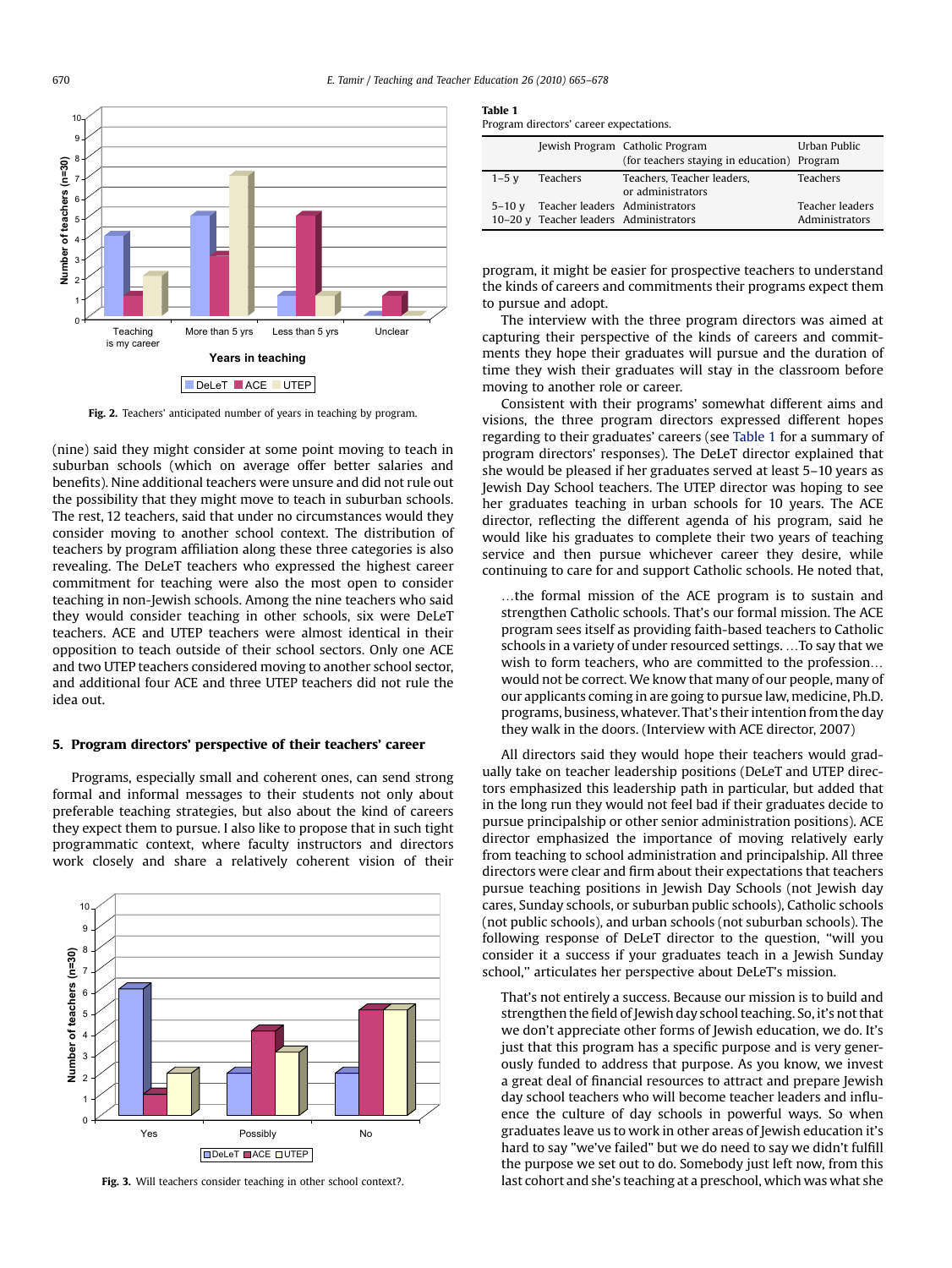<span id="page-6-0"></span>did before she came here. I adore her. I just feel very warmly about her, and maybe she's a better preschool teacher after being with us, and she may teach in a day school later in her career, but in the meantime, it's hard to call that a true success story. (Interview with DeLeT director, 2007)

In sum, all three programs seem to care deeply about the future of the school sectors they serve. DeLeT and UTEP believe that their mission of support should be limited to the preparation of high quality teachers. The ACE 's formal mission is broader; it believes in preparing teachers to serve two years, and then become life-long advocates of Catholic Schools. It should be noted, however, that according to ACE 's director, the program accepts three groups of students: a) students who are interested in doing a short service for the Catholic community and then hope to pursue a career in business, medicine, or law; b) students who are unclear about their future career and would like to explore teaching either as a service or profession, and; c) students who want to pursue a professional career in Catholic education. Previous research seems to partially support this categorization, showing that in cohorts graduating between 1998 and 2005, substantial part of ACE alums (56%) decided to stay in teaching for periods longer than two years (see: [Bennet, 2006](#page-12-0)).

## 6. Comparing teachers' anticipated careers with national teaching force data

The three programs, which are the focus of this study, do not operate in isolation and should be considered in light of recent trends in the teaching force. In other words, the question of whether the findings presented so far may suggest of a positive trend needs to be addressed through a comparative lens which takes the data from our programs and compare it to National statistics. As can be seen below, Fig. 4 compares retention rates among three sets of data; 1. the three Choosing To Teach programs, 2. University of California Los Angeles, Center X (as mentioned earlier, Center X fits our definition of context specific teacher education program), and 3. the Schools And Staffing Survey (SASS) which collects a representative sample of U.S. teachers to assess (among many other variables) national rates of teacher retention.

Overall, as can be seen, both our programs and Center X, share similar high retention rates compared to the national average. After two years all teachers from context specific programs<sup>9</sup> remained in their classrooms, compared with only 76% nationally. After five years, 25% percent of the context specific programs' teachers moved out of their classrooms compare to almost 50% of the teachers in the national sample (e.g., National Commission on Teaching for America's Future, 2003).10 However, when we include the number of teachers who move after 5 years to other educational roles in their respective sectors, which mainly refers to teachers who move to administrative positions, the retention rates for context specific teacher education programs leap to 90%.

These findings suggest that Context specific teacher education seem to have positive effect on the likelihood of teachers to stay in



Fig. 4. Comparison of context specific teacher education programs and national retention trends.

their classrooms and to move into administrative positions in their respective fields.

## 7. Context specific teacher education and teacher retention

Why are most of the teachers in our sample convinced they would stay in their classrooms and develop meaningful careers in teaching? Why are most of them convinced they would continue teaching in under-resourced schools, which pay poorly (Jewish Day Schools are rarely under-resourced, but they pay teachers significantly less than most public schools), despite being graduates of elite colleges who usually enjoy favorable access to lucrative jobs with far better pay and benefits. It is clear, that trying to suggest a simple answer that spans across our diverse sample of programs and teachers will not be an easy task.

Yet, in this section I try to sum up what I learned from teachers, program directors, and program curriculum. The data suggest some interesting links between context specific teacher education, the intrinsic rewards that motivated our teachers, and teacher retention. In particular, I focus on the ideological/religious conceptions of teaching and society related to each program and how teachers articulated their perspectives as they were trying to engage with the ideas that were promoted by their programs. I hypothesize that developing a long-term career commitment to teach specific groups of students in particular school contexts goes hand in hand with deeply caring about a social/religious cause (e.g., social justice, Jewish continuity) which is connected to students and particular school sectors. I intend to show how these notions, although being articulated in a different way across programs, have been core themes in teachers' and program directors' voices.

## 7.1. The urban public program – a path to leadership through social justice and pedagogy

The UTEP's website lays out its perspective of the kind of teachers they recruit and prepare:

[UTEP] students are bright and hardworking, thoughtful, persistent, and committed to social justice through education. Students applying to [UTEP] are interested in becoming the best classroom teachers in urban schools. They see themselves growing into the next generation of teacher leaders in CPS

 $9\,$  It's important to note again that for the 30 beginning teachers in our sample we are presenting only their anticipated professional careers, while for Center X, we are presenting actual data.

 $10$  As noted earlier, these national attrition statistics represent just the average trend. National data for teachers in urban schools or at schools which cater students with high poverty rates reveal a grimmer picture. We also know that among teachers who teach in urban schools and hold advanced and superior college education, like the teachers in our sample, attrition after five year is higher, as most of these teachers have competing job offers which provide better pay/prestige than teaching.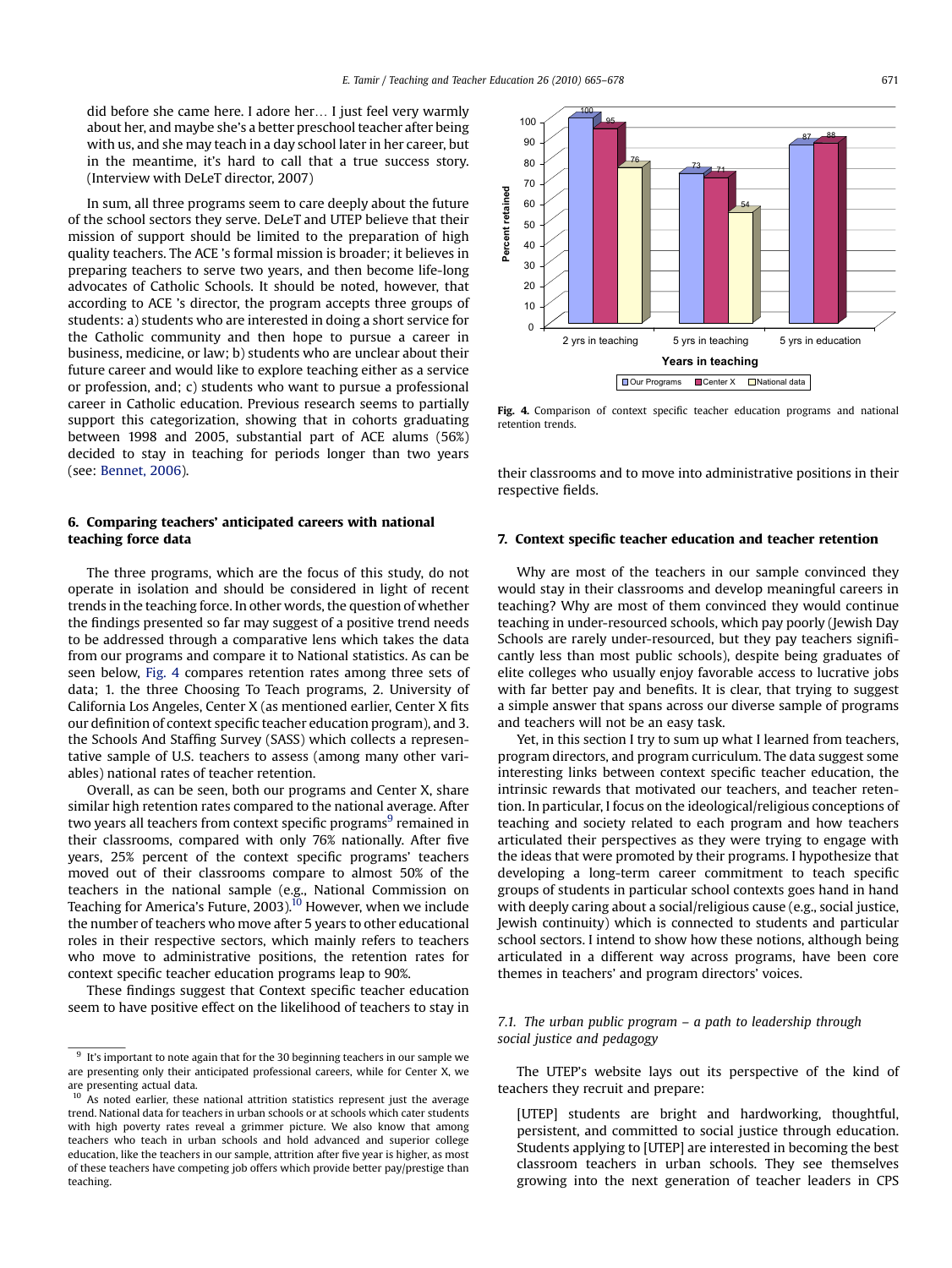[Chicago Public Schools] and other urban districts like it around the country. (UTEP website) $11$ 

As a result, UTEP focuses its recruitment on individuals who are already committed to social justice and are interested to further it through teaching. According to UTEP's director:

there's a lot of work that goes in on teacher identity in the soul strand, but I actually think that we do some heavy duty screening on the front end of the program so... when we take people into our program, they need to be able to talk about more than just their commitment to teaching. They have to talk about their interest in urban teaching to begin with, and they also have to talk about social justice, and sort of what they see as the relationship between social justice and their teaching. (Interview with UTEP director, 2007)

This statement is important, since it conveys an assumed connection between being able to teach successfully in urban schools and having a strong elaborated commitment to social justice. All UTEP teachers that we spoke with shared this view ([Tamir, 2009a](#page-13-0)). They believed there is a great need for talented young teachers in urban schools that serve poor and minority students. When asked about her preference for a job placement, one of the teachers explained,

I think that if I am going to be teaching, I am going to be teaching in an urban school with disadvantaged children. I feel like that is where the need is and that is where... I feel... I can do the most... make the biggest difference... Those are the kids that... really need somebody who cares about them (SMK14\_U, 81:31)

Another teacher was even more explicit about the importance of social justice to her decision to become an urban teacher.

My commitment to social justice [is] feeling like I need to be the change, [like] the [UTEP] slogan... be the change you want to see in the world... and that was one factor... What really cemented my decision was. a field visit in Winnetka, which is like a super wealthy suburb, and then we... had done one [visit] in like one of the poorest areas in Chicago...seeing the contrast... made me... feeling very angry... and so just frustrated, [with] the fact that there are equally talented children and in one community their talents are allowed to flourish and in another community... they're being squashed. And so it was really at that point too where I was like I really want to do urban teaching and no other kind... I feel there's a joy... you get in the urban setting, and it's so hard to explain, but just the kids keep you on your toes and the questions they ask, they're not afraid to ask... it's just a different ballgame and I would not teach anywhere else. (SMK17\_U, 84:20)

This teacher's reaction of becoming angry in the face of ineffable gap of resources between two neighboring schools echoes a rather similar feeling expressed by a Center X teacher named Cicely, who chose to teach in one of L.A. public schools ([Quartz and The TEP](#page-13-0) [Research Group, 2003\)](#page-13-0).

Cicely grew up not far from the urban school where she now teaches. During her first year student-teaching, she was robbed at gunpoint—a terrifying incident that clarified what she calls "a mission to help children see the range of possibilities for their lives so that they don't see crime or this type of behavior as their only option." ... Still living in the community and buying her groceries alongside her students' parents, Cicely is a deeply committed social justice educator. The longer she teaches, the more opportunities she finds to make her school caring and just. She is always frustrated by conditions familiar to so many who work in urban schools—an unsupportive administration, inadequate facilities, too few community supports, and so on... Why does Cicely stay in teaching? She says she is ''too angry to leave'' (p. 99).

The anger and commitment for change that are expressed in each of these stories illuminate the resemblance between Center X and UTEP in terms of their mission and the kind of teachers they seek to prepare for urban schools.

Nevertheless, UTEP stresses that being committed to social justice is important but not sufficient. It is also crucial to prepare teachers how to teach in urban context. Indeed, UTEP director notes that,

...there's one thing about... being passionate about teaching and being in social justice, and then we talk about sort of how is that operationalized...? And I think... having the tools to operationalize those things in your practice actually helps affirm your identity, like I really think that if you have tools and you have strategies and then you can actually continue teaching in a particular manner, that... reinforce[s] your identity as an urban teacher. But that's just one part. The other part of it is addressing issues of inequity, and we talk about that specifically through achievement in the classroom. (Interview with UTEP director, 2007)

In other words, UTEP believes that it is essential for its teachers first, to learn how to teach urban students and second, to anchor this teaching in an ideological perspective that emphasizes social justice and equal opportunity.

In terms of teacher careers, the programs' goal is to ''prepare students to become successful teachers – and eventually teacher leaders – in urban elementary schools" (UTEP website).<sup>12</sup> UTEP director helps unpack this statement in relations to issues of retention and career, and regarding to the program's expectations from its graduates,

We want our teachers to teach in urban schools and model in their classrooms the kind of practices that we have exposed them to in the program. And specifically, we're talking about. a particular kind of literacy instruction. We're talking about classrooms that have really strong classroom communities, classrooms that are sort of rigorous in their instruction. So it's not just a sole focus on academics... [but] that there's sort of attention to the whole child. And then we want these teachers to become a part of a professional community in a school, and then eventually become the leaders in those schools over time... And I don't mean administrators necessarily, but I mean... [for example] curriculum coordinators. Positions within the school that don't necessarily take them out of the classroom, but allow them to shape practice and inform practice in their schools. (Interview with UTEP director, 2007)

One issue that catches the eye is the expectation of UTEP director to see her graduates engage in long-term teacher leadership careers, while viewing early moves from teaching to educational administration as less desirable. When asked about this preference of hers, she notes,

In the last couple of years I think we've learned that we need to be careful about how we talk about teacher leadership because I think sometimes it's assumed that teacher leadership means principalship. And I think a lot of people also assume, including our

<sup>11</sup> Excerpt Retrieved on March 8, 2008, from: [http://utep.uchicago.edu/students/](http://utep.uchicago.edu/students/index.shtml) [index.shtml](http://utep.uchicago.edu/students/index.shtml). <sup>12</sup> <http://utep.uchicago.edu/>.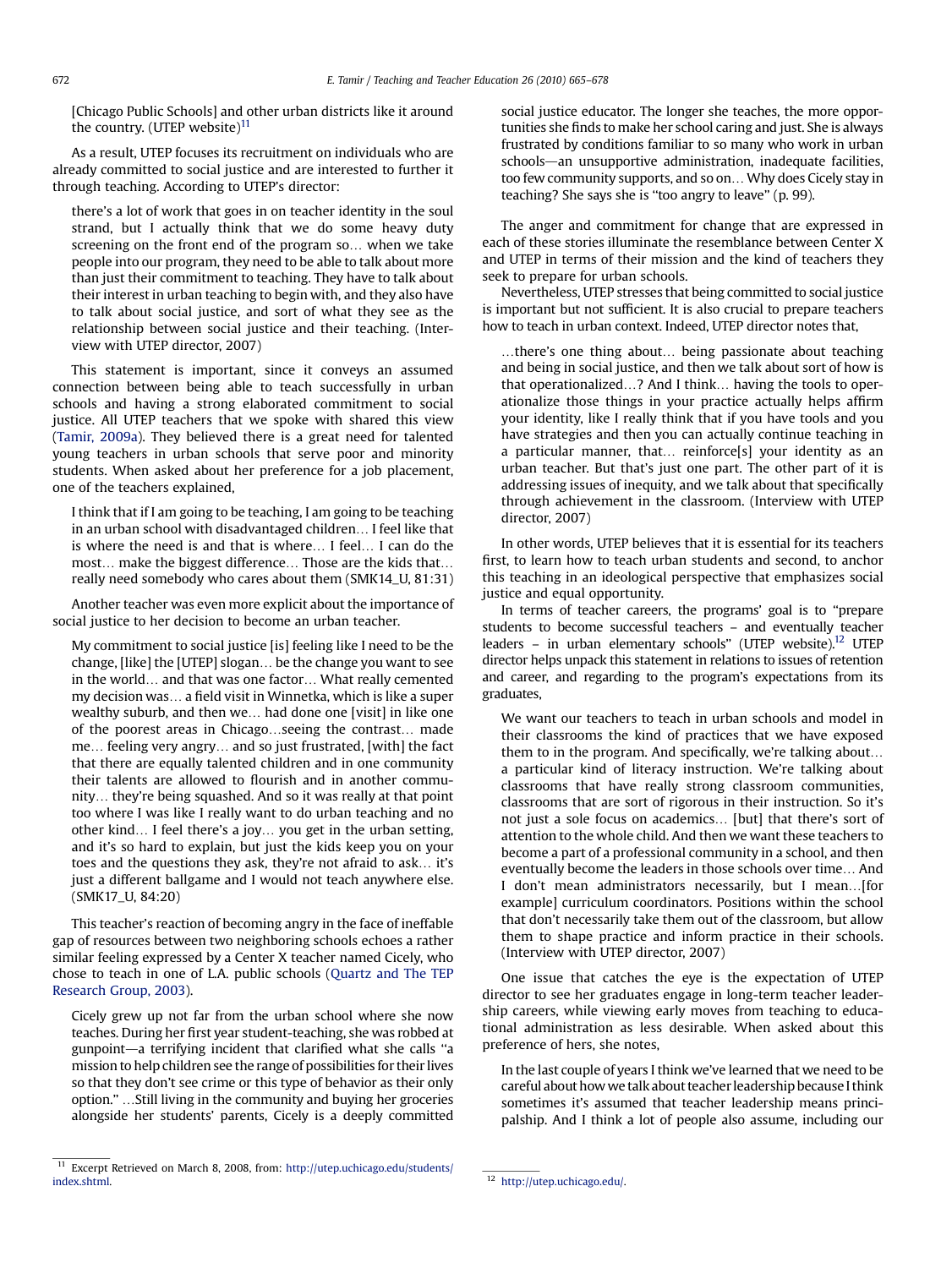students sometimes, that what we're saying is teach for two years and then go on and do something else, for example, run a school. And so that's not out of the question, but I think what we're trying to say is that there are lots of opportunities that involve staying in the classroom and these teachers can also play role of leader simultaneously. (Interview with UTEP director, 2007)

Overall, the UTEP's beginning teachers in our sample tend to see their careers develop along similar (but not always identical) lines to those described by their program director. As we have reported elsewhere, their interest in teaching and leadership is intertwined.<sup>13</sup> Seven of them said they are likely to teach at least five years and six said they would pursue teaching leadership, as well as educational administration in their schools, district, and one said she would seriously consider becoming an urban education advocate through state politics.

Consider for example, one of these teachers who articulated a similar career path to the one articulated by her program director.

I don't necessarily plan on staying a classroom teacher for my entire career. I'm definitely looking toward building up to being at least a coach, maybe even a principal, an instructional leader, to build a school where there's a community of learners and a professional community as well, where learning comes alive for all of the students (JLW12\_U, 74:24).

Another teacher indicated his intention to use teaching as a stepping-stone for school administration;

I think my commitment is to change the school system as it is right now, at least the Chicago public school system, and you can't really do that unless you understand the situation of the teachers, of the students, and that's part of the reason why my goal is to teach for five years, to just gain that experience and in the future there's a possibility that I might try to move up and do some administrative stuff where I can be more effective in the school wide level (JLW08\_U, 70:53).

Other teachers share the same passion to promote educational change, but were unsure which career path they would pursue to achieve that aim. One of these teachers notes,

I would want to stay in the field of education. I am interested also in the politics of the education system and trying to change that. If it means that I need to take another direction besides being in the classroom, then it is a possibility. But I am not sure (JLW09\_U, 71:08).

A careful reading of these teachers' accounts reveals a desire for change and reform at the school and district level that is inspired by a deep commitment for social justice alongside a passion to practice teaching. Often, however, teachers felt that the two can't go hand in hand. Therefore, for many of them, making a decision to pursue leadership or teaching involved a self-reflection of where would they achieve most impact. The following example articulates nicely this tension between teaching and leadership that are inspired by a commitment to social justice:

I hope to be in education for the rest of my life... I'm not sure if that will always be classroom teaching. At the beginning of the year, it was more of a possibility than it is now. I've considered going into administration, because that's where I really see change in schools happening. It's like, yeah, I can make my classroom a happy, safe place for my kids, but then what happens when they go on to 6th grade? I see other teachers in

my school who don't teach at all like I do and... they're not preparing their kids the way that I want to prepare my kids. The greatest changes and impressive things I've seen in education were because of principals or people founding charter schools. That's definitely something I would consider to up the impact. (JLW13\_U: 75:16).

## 7.2. The Catholic program – teaching service for the poor and a commitment for leadership in Catholic schools

ACE is a two-year service program that provides an opportunity of becoming involved as a teacher in the lives of a Catholic school and the community it serves. After a short initial preparation during the summer, ACE teachers are assigned a class and become teachers of record in Catholic schools, often located in urban settings. Thus, ACE teachers find themselves facing some similar challenges to those faced by UTEP teachers, but without the extensive preparation of the latter. As we have seen, many ACE teachers are looking for a short-term teaching service through which they could make the world a better place and contribute to the Catholic community. Interestingly, neither ACE teachers, nor their program director used even once the term ''social justice.'' Instead, when teachers discussed why they chose teaching and why teaching was important for them almost all of them used terms that articulated social action infused with a religious cause/mission, like "saving souls," "helping the poor," "doing service." So for instance, some ACE teachers understood their service, as being particularly carried out for the poor.

...service of the poor, I think, for me that's very important, or those that are kind of less fortunate. ... I see that faith as an opportunity to serve others, and ACE really drives that point home, and I certainly believe in that. (SMK13\_C, 80, 49)

Another teacher explained that,

On a theological, theoretical level, it's just the way to really save souls, I think. It gives people freedom, it advances our community, it advances our society, and those are all things that are really important to me. (JLW02\_C, 64:27)

Many teachers were less explicit about the "social" character<sup>14</sup> of their teaching and chose to emphasize the religious notions, which guided their teaching. One teacher noted, that

Being a teacher fits with my being Catholic in the sense of helping others and service to others as Jesus was a teacher and he taught others about his faith. Now I'm in the opportunity where I can do the same and teach others about my faith kind of in his image so to speak and also teach others about the world and what's going on and life. (JLW04\_C, 66:45)

For some, teaching and service went so far as being a call.

Yeah, definitely, like the idea of service was big. Like, all my siblings had all done service after school and it was just kind of a – it wasn't looked upon as, like, a waste of a year or two years or a thinking period before you went on to do what you wanted to do. It was more looked upon as something that we were called to do and that we should do. (JLW03\_C, 65:33)

ACE teachers articulate a rich religious and spiritual context that guided their actions and service. For them, doing good and helping the poor through a teaching service was seen as part of being good

<sup>&</sup>lt;sup>13</sup> For a detailed analysis of the reasons that draw UTEP and other elite college graduates to urban teaching, see: [Tamir, 2009a.](#page-13-0)

 $14\,$  While, I consider the notion of "service" in the context of ACE as one that entails a sizable component of contribution for society, the point I am trying to make here is that some teachers did not explicitly mention the ''poor'' or ''minorities'' as the populations they were hoping to serve.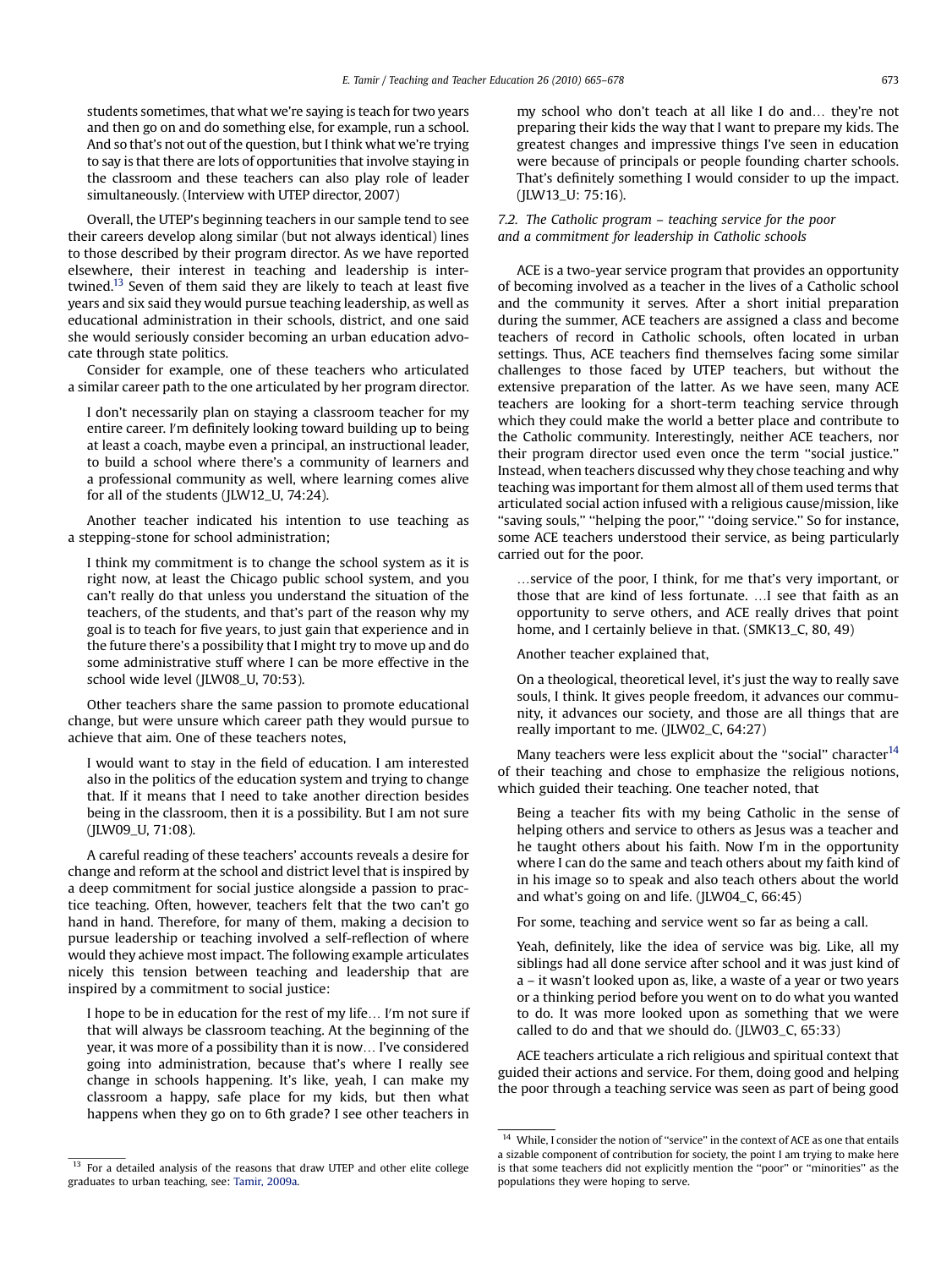Catholics. Moreover, these teachers' statements echo what seems to be ACE's formal mission, of providing ''faith-based teachers to Catholic schools in a variety of under resourced settings'' (Interview with ACE director).

As I have suggested before, ACE is not trying to promote teaching as a preferred professional career among its fellows and graduates. Instead, the program developed an alternative broad vision of leadership in Catholic education, which graduates are expected to pursue and accommodate within the constraints of their job, family, interests, and available time. Referring to this large fraction of ACE graduates who come to the program in order to pursue a short teaching service, ACE director noted:

We provide them with assistance and support in whatever ways we can to move in those directions, while at the same time challenging, insisting, urging them to be the best teacher they can possibly be during their two years in the program. But we never make any effort to change or sway them from what their career aspiration is. But what we would say is, to them as to everybody else, in whatever your capacity as you go forward in life we hope you will be committed to Catholic schools which we feel make a significant contribution to the educational endeavors of this country, so whatever that may be. It may be when you have children in school you will be school board members. You will offer your professional services. As a doctor, you will come in and teach a chemistry course, whatever it may be, but to support, sustain, and strengthen Catholic schools. Sometimes it takes a more formal form than that because we have an alumni group called the Fellowship which actually organizes people in various cities to adopt a school. and do things for a particular school. So there have been a number of different ways in which we've tried to advance that particular mission to those who have finished the program and who are pursuing other professional paths. (Interview with ACE director, 2007)

For those teachers who wished to stay beyond the two-year service period or were unsure about their future career paths, ACE articulated a more specific agenda that emphasized the importance of pursuing leadership positions in catholic schools.

...our effort is to help [teachers] understand what it means to become a master teacher... we want them to become in that sense leaders in their schools both in the classroom and beyond the classroom depending upon what they would like to do. We would like them to do so in ways that continue to serve and that often invites them to do so in schools that are struggling. (Interview with ACE director, 2007)

When asked to further elaborate on the program's career expectations, ACE director articulated a vision of leadership that consisted of ''five years of classroom teaching'' to be followed by administrative service.

ACE teachers who were interested in pursuing careers in education seemed to have responded positively to these expectations and incorporated them in their own vision of leadership. For example, one teacher noted,

Being in the classroom is what I love. I like it but I think that also my tools can be used elsewhere so I'm going to put in that year three of teaching and then kind of see- feel out which one of these options I want to go, but I think I like the school structure and the school system enough and believe in it enough that I want to stay within it. ...being second year of teaching I am interested in administration. I have seen two different veryvery different administrators, very poor administrators, and I'm a doer and a fixer and it's made me now want to go do and fix. (JLW04\_C, 66:10).

Another teacher expressed his leadership aspiration even more explicitly,

My dream is to actually move into Catholic education administration. If you were to say, ''Where do you want to be when you're 40?'', I would say I really want to be the principal of a school, to just step up and be a leader. I feel like military school for me gave me some leadership skills that. I'm not ready yet, because I haven't taught long enough, but I want to be ready and I really want to fill that role as an administrator, in Catholic education (JLW02\_C, 64:25).

When asked how long she plans on staying in teaching a third teacher responded:

Teaching, not sure. Education, probably for my entire career. At some point... I have aspirations of starting my own school down the road that's focused on... [the] ACE model (JWL07\_C, 69:23).

Finally, partly as a result of ACE's structure and the short period it devotes for preparation, it is worth noting that most ACE teachers did not mention classroom pedagogy and/or specific teaching skills and strategies, as components that contributed to their success in class and led them to consider a career in teaching or educational leadership. ACE director expressed a different stance acknowledging the importance of pedagogy.

in doing that [i.e., preparing teachers] we feel that these teachers are both faith filled, inclined toward service, and would like to serve to the best of their ability, therefore need to know what that means professionally in order to be an effective teacher.

Overall, it seems that ACE has been trying to articulate what exactly ''professionally'' and ''effective teacher'' mean for the program and what it should mean in terms of skills and knowledge for their teachers. For now, it seems that those ACE teachers who pursue long-term career commitments are more likely to construct their interests around Catholic faith as they pertain to educational administration roles, rather than teaching leadership positions (where a clear capacity to articulate what a good and effective teaching means is required).

## 7.3. The Jewish program – investing in Jewish continuity and creating a cadre of Jewish teacher leaders

The DeLeT program has been preparing elementary day school teachers since 2002. In terms of structure, the program shares many similarities with UTEP. Teachers in DeLeT have a 14 month guided internship in schools, and go through a rigorous course program with an emphasis on how to teach Judaic and general studies in Jewish day schools. After completion of their program, many teachers are placed in Jewish day schools that have established relationships with DeLeT.

Unlike UTEP and ACE, which serve primarily under resourced urban schools with high rates of minority and disadvantaged students, DeLeT serves a middle class Jewish population. As a result of these stark differences, social justice has not been a prime reason for Jewish teachers to purse a teaching career in Jewish day schools. Instead, Jewish teachers tend to conceptualize their decision to teach along two thematic lines that are tied to their Jewish beliefs; first, their desire to nurture children and help them grow, and second, the personal satisfaction, fulfillment, and happiness attached to teaching. These two themes are familiar from general education (e.g., [Lortie, 1975](#page-13-0)), where they have been often used to describe why teachers choose a teaching career, but are relatively feeble among UTEP and ACE teachers. The question then is, if the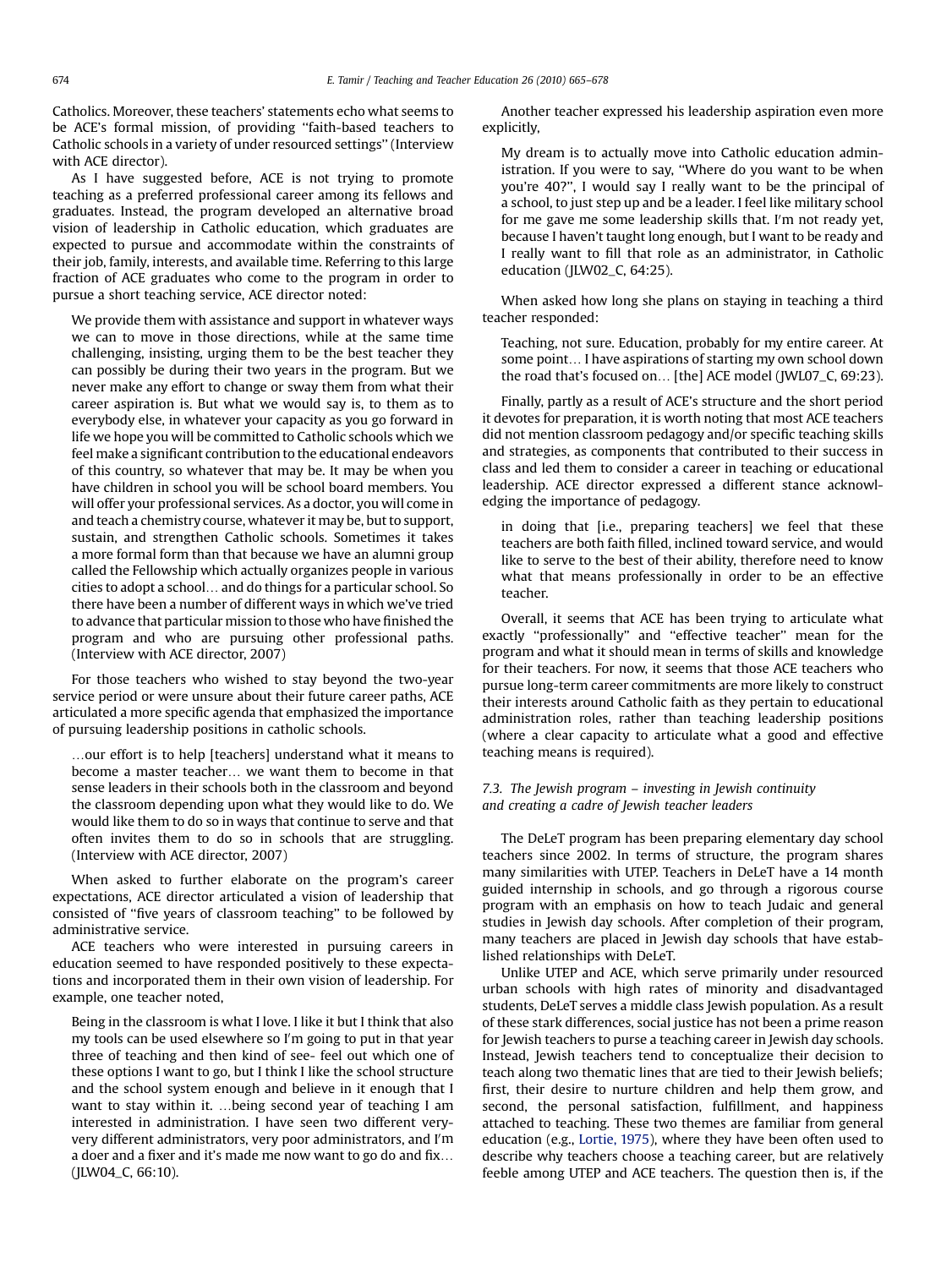reasons that attracted individuals to become teachers in general and Jewish education seem to look more or less alike, what could still be pushing most DeLeT teachers to anticipate having long-term teaching careers in Jewish day schools? I argue that what might make these two general themes potentially powerful for Jewish education, in terms of career commitments and retention of teachers, is the way teachers are contextualizing them within their Jewish values, traditions, and desire to serve the greater cause of Jewish continuity.

Consider for example how the following teacher communicated her love for teaching children, the satisfaction it generated, and why it was important for her to do that in a Jewish day school:

one of my dreams that I've had for a while is to work... with older kids, like middle school, high school, as an English teacher. and really sparking that passion because that was my experience, and that's just been like the teachers I had and the way I was taught in those subjects made me love them and made me want to go in that direction. So if I can teach other kids in that way that's me, that's what I want to get out of it for myself, that's what I want to give, and to be able to do it in a Jewish setting feels good too, because that's, you know, something, that's part of my identity. so I want to teach kids to be all those Jewish values that I was talking about and to be Jews... but I also want to teach them to be readers and writers. (SMK1\_J, 76:103)

Another DeLeT teacher was excited to be a teacher, since it allows her to explore how children think and how she can facilitate their development;

.I think that I am passionate about the cognitive scientist work... Francesca, who taught us in the summer, said one thing I will never forget. She said, ''As a teacher, you are a cognitive scientist. You are studying how people think.'' So when a kid doesn't understand something that I am saying, because they do not understand one of the words that I have used, or... when a three-year-old boy that I nannied could pick out the shape of a Dreidel from a street sign, and he is not even Jewish, but he had me...I am amazed... He was three years old and he was always right. Anytime he said or observed, I would stop and just like ask more questions. ...And some people just ignore it because the kid is three years old. What does he have to tell you? (SMK4\_J, 86:152–154).

This teacher felt that teaching in a Jewish day school was a way to give back to the Jewish community and as a result became "stronger" and more "confident" person.

I think that I had a lot of it, and I had a lot of - I was raised within it, immersed within a Jewish environment, a Jewish day school, a camp, everything that really shaped, that really gave me that strong identity. And I think I have always wanted to do the same for others, because I think it makes you a stronger person, or a more confident person (86:182).

Some teachers explicitly indicated that despite knowing they would be underpaid, they chose teaching in Jewish day schools, since it provided them the opportunity to fulfill themselves, ''live by the Jewish calendar,'' and teach kids how to do that.

I guess my personal beliefs are that I want to be personally engaged in work that I find enjoyable, rewarding and fulfilling and not necessarily just making... the highest salary... It needs to be something that I'm feeling it's something useful... personal, religious... (SMK9\_J, 90:20).

This teacher felt that teaching in a Jewish day school not only provided him personally the opportunity to live Jewish life more

fully, it also allowed him to engage his students in the life of the Jewish community.

I'm very excited by the fact that working in a Jewish day school I can live my life on the Jewish calendar the way that I did when I was living in Israel [where] the cultural things surrounding the calendar and the holidays, the food and whatever other traditions... [are part of] teaching the kids [and at same time are] part of their lives (90:30).

The above stories share much in common. They are told by Jewish day school teachers who teach, because it brings them joy, fulfillment, and opportunity to nurture children in a Jewish context. Many of them agree that much of their professional satisfaction is related to the fact that teaching in a Jewish context enables them to connect in meaningful ways to their religious/ cultural community. These connections and links of teachers to their religious and profession carry great weight, especially when it comes to making career decisions. And indeed, when asked to envision how long they would stay in teaching, most Jewish teachers (eight) said they would teach for a significant period of time (more than five years).

Last, I would like to go back to our findings in [Fig. 3](#page-5-0), where we noted that Jewish teachers seemed the least bounded to their field, with half saying they might consider teaching in a non-Jewish school. While, at a first glance, this finding might raise concerns regarding to the presumed commitment of these teachers to Jewish day schools, I believe, that in the absence of any other supporting evidence, this finding should be interpreted cautiously.<sup>15</sup> One explanation, for this phenomenon might argue that it reflects the spirit of inquiry and openness to new ideas that charactarize many prospective Jewish teachers and is strongly supported by their program.

## 8. Conclusions

This study illuminates the potential impact of context-specific teacher education on teacher career choices. The strength of this type of teacher preparation lies in its ability to recruit and engage new teachers in a coherent mission and a set of values/ideas/beliefs concerning teaching, society and/or religious that the program promotes. Thus although the data we collected and analyzed are from the U.S., the phenomenon of context-specific teacher education and its potential policy implications is not limited to the U.S. alone.

As mentioned, teacher attrition has social, psychological, and economic implications on schools, students, teachers, and society at large ([Johnson, Berg, & Donaldson, 2005](#page-13-0)). By studying a sample of teachers from three programs, which cater three different school sectors and communities, we tried to uncover models of teacher preparation that are able to recruit and prepare high quality teachers who are committed to teaching in school sectors that have been struggling for years to recruit and retain such teachers. In other words, we asked, not only, to what extent might these programs potentially alleviate the teacher attrition problem (or whether they continue to provide more of the same, that is, teachers who move into classes for a short while and then leave for more challenging, convenient, and rewarding jobs), but also what messages are these programs communicating, and what does it mean for beginning teachers to adopt a long-term commitment to their respective school sectors.

 $15$  A comprehensive report that is based on a survey sent to all DeLeT alums in 2007 reveals that only one of 61 graduates moved from a Jewish day school to a public school ([Tamir, 2009c](#page-13-0)).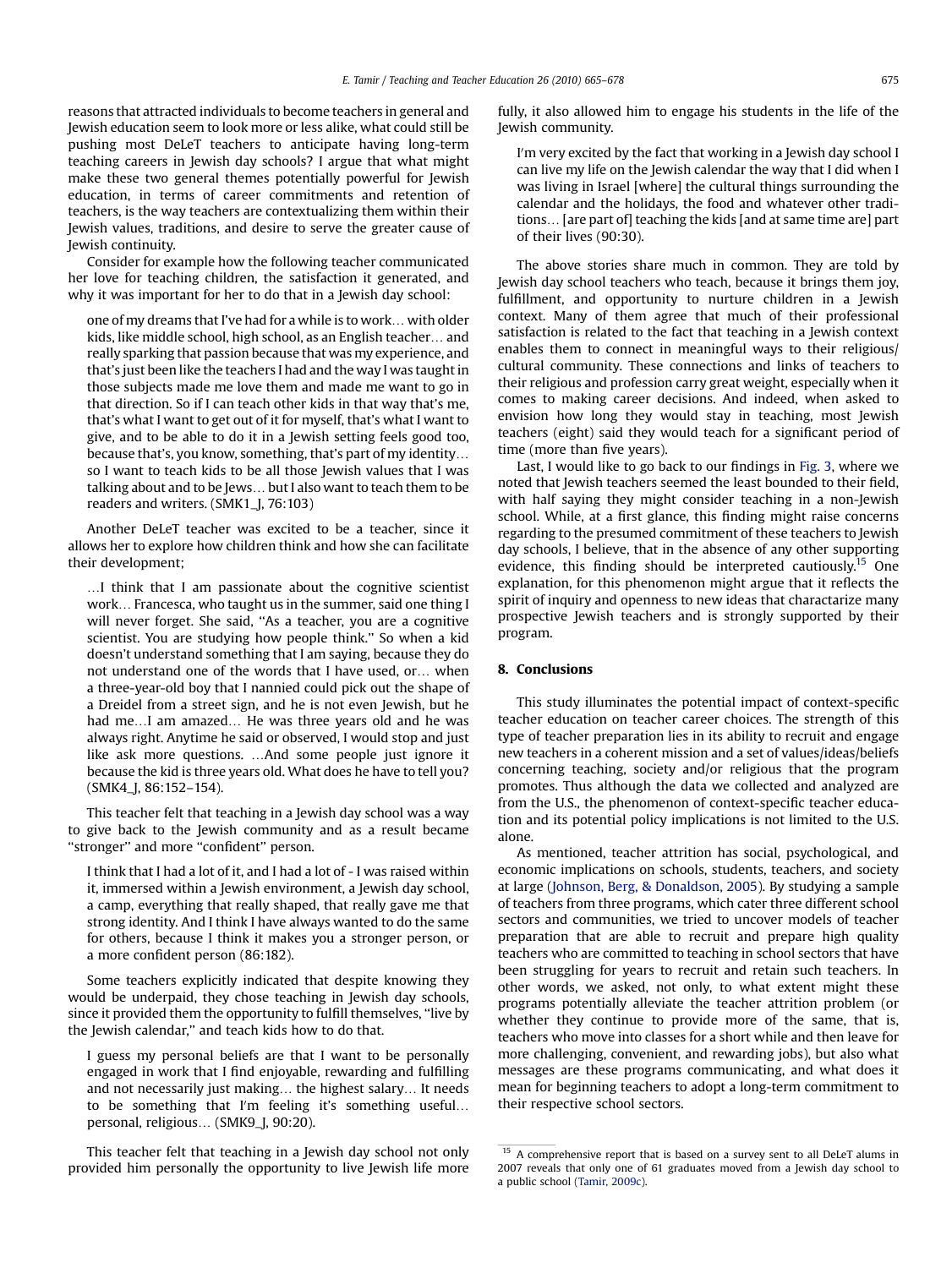<span id="page-11-0"></span>Overall, although the data presented in this study support the assertion that context specific teacher education programs have positive impact on teachers' retention, the relationship between these variables requires further exploration through small scale qualitative and large-scale quantitative studies and at the moment remains inconclusive. In addition, this study provides a comparative rich outlook for understanding how beginning teachers who graduated from three distinct programs conceptualize their role as beginning teachers and develop career commitments to teaching, while responding to their programs' expectations.

We found that although programs vary, in term of their aims, and their approach to teacher preparation, they did share a similar mission and passion to support their respective schools and communities with high quality teachers. Yet, the programs interpreted this mission, differently. DeLeT and UTEP invested in a rigorous and relatively long preparation and expected their teachers to develop a long-term career commitment to teaching and teacher leadership. ACE provided an intensive summer-long preparation, and expected teachers to serve for two years in Catholic schools while receiving continuous spiritual and professional support. At the end of this two year period, teachers were encouraged to pursue teaching, educational administration, or any other professional choice and expected to actively support Catholic schools.

We also found noticeable differences among teachers in terms of what brought them to teaching, and how they understood their roles and goals as teachers that, in part, could be traced back to their program preparation. Most notably, we have shown that teachers in all three programs were driven by a strong sense of social and/or religious cause, which also strengthen their commitment to teaching, and school leadership at their respective school sectors. Indeed, most teachers, primarily at UTEP and DeLeT, anticipated staying in teaching and teacher leadership for a considerable period of time that is longer than the average teaching career (see [Fig. 4\)](#page-6-0). Some ACE and UTEP teachers also reported that they would likely seek administrative positions in the short or long run.

The patterns we have illustrated contain promising insights for policy makers in these three school sectors. It is suggested that context specific teacher education programs can prepare, support, and help beginning teachers understand and cope better with their future students, schools, and communities. In addition, these programs push novice teachers to think critically, take on more responsibility, and ultimately become more committed to teaching and leadership in their schools.

Last, it is important to emphasize that this study is just the first step. It allows us to explore patterns of teachers' perspectives concerning their decision to teach, to teach in a specific school context, and develop a long-term career commitment to their field, while considering these vis-à-vis the programs' structure and expectations. However, in order to provide more empirical clarity on these issues and processes, it is crucial to continue tracking teachers in other similar programs over time.<sup>16</sup> For example, it will be fascinating to study how the relationship between context specific teacher education programs and their teachers change overtime, as teachers become more experienced and their professional needs evolve. How important is it for context specific teacher education program to continue supporting their teachers as many of these programs do at the earlier stages of teaching? What types of professional support should programs offer? and what should be the goals of such support? Should this type of professional support be open to teachers who are not graduates of these programs? Another question we are currently exploring, looks at how the relationship of programs, schools and teacher communities, as a source of professional support, personal guidance and vision for teachers, evolves overtime (see: [Tamir, 2009d](#page-13-0)).

## Appendix A. Interview protocol

Decisions to teach

- 1. Why is teaching important to you?
- 2. Tell me about your decision to teach.
	- a. How did you arrive at this choice?
	- b. Have you ever considered other career directions, aside from teaching?
- 3. Is there something about your personal beliefs or values that influenced your decision to teach in urban public/urban Catholic/Jewish day schools?
- 4. Is there something about your religious beliefs that influenced your decision to teach?
- 5. a. Catholic teachers: Did your being Catholic influence you in any way?
	- b. Jewish teachers: Did your being Jewish influence you in any way?
	- c. Urban public teachers and ALL: Did anything else influence you [draw on answer to Q1]

Possible Probes: childhood, childhood environment, own schooling, family

- 6. What did you hope to achieve by becoming a teacher?
- 7. What do you now hope to achieve by becoming a teacher?
- 8. How long do you think you'll stay in teaching?

Decisions to teach in Catholic, Jewish, and public urban schools

- 1. Tell me about your decision to teach in a Catholic/Jewish/Urban school.
- 2. Can you see yourself teaching in another kind of school? Please explain.

#### Teaching practice

- 1. What is your image of good teaching?
- 2. If I were to observe you in your classroom, what would I see you doing that fits your image of good teaching?
- 3. How does being a teacher fit with how you see yourself as a person?
	- a. Catholic teachers: How does being a teacher fit with your being Catholic?
	- b. Jewish teachers: How does being a teacher fit with your being Jewish?
	- c. Urban teachers: How does being a teacher fit with your commitments to social justice?

#### Teacher education

- 1. Did/Does your teacher education program have an image of good teaching in a Jewish day school/Catholic school/Urban school?
	- a. How would you describe that image?
	- b. How did you learn about that image in your program?
- 2. How does that image fit with your own vision of good teaching?

 $16$  Unfortunately very few teacher preparation programs have been able to generate the interest and resources that are required to collect and maintain data and develop permanent research capacity that is needed to embark on a serious longitudinal study.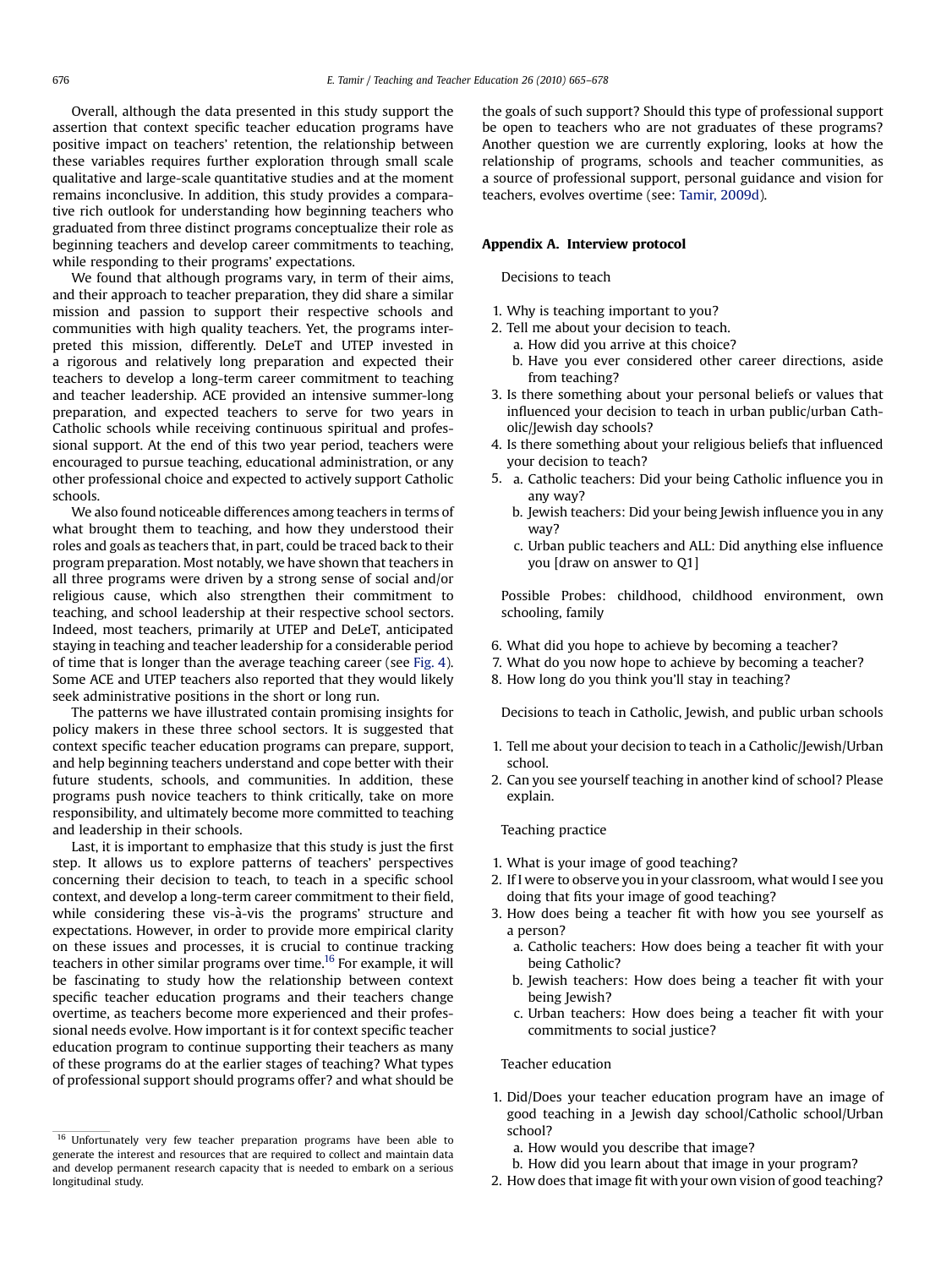- <span id="page-12-0"></span>3. In what specific ways has the program influenced your classroom teaching?
- 4. In what specific ways has the program influenced your interactions with your students?
- 5. In what specific ways has the program influenced your interactions with the teachers in your school? a. Who are your important colleagues?
- 6. In what specific ways has the program influenced your views of your students' parents and the community in which you teach?
- 7. In what ways has the program influenced your definition of yourself (or how you see yourself) as a teacher? a. Can you be specific?
- 8. Jewish teachers: In what ways has the program influenced your sense of yourself as Jew? Catholic teachers: In what ways has the program influenced your sense of yourself as a Catholic? Urban teachers: In what ways has the program influenced your sense of yourself as someone teaching as a means of
- achieving social justice? 9. Did/Does the program's philosophy or mission fit with your
- own values and beliefs? In what ways? Are there ways in which it doesn't fit?
	- a. Jewish teachers: Did/Does the program's stance toward Judaism fit your own view of Judaism? In what ways does it fit? Are there ways in which it doesn't?
	- b. Catholic teachers: Did/Does the program's stance toward Catholicism fit your own view of Catholicism? In what ways does it fit? Are there ways in which it doesn't?
	- c. Urban teachers: Did/does the program stance toward social justice fit your own views?

## School contexts

- 1. What is the image of good elementary school teaching promoted by your school?
- a. How do you know?
- 2. In what ways does your school enable you to teach that way?
- 3. Does the school's image of good teaching fit with your image of good teaching??
- 4. Does the school's philosophy or mission fit with your own values or beliefs? How does the fit or lack of fit affect you?
	- a. Jewish teachers: Does the school's image of Judaism fit with yours? In what ways does the fit or lack of fit affect you as a Jew?
	- b. Catholic teachers: Does the school's image of Catholicism fit with yours? In what ways does the fit or lack of fit affect you as a Catholic?
	- c. Urban teachers: Does the school's image (the school you are currently placed in) of appropriate urban education fit with yours? How does the fit or lack of fit affect you?
- 5. Is there anything else you'd like to tell me or any questions I can answer for you?

## Appendix B. Program directors and core faculty interview protocol

Vision of good teaching

- 1. We're interested in understanding better the kind of teaching you are trying to foster.
	- a. Who on your staff can best articulate this vision of good teaching?
- b. Is there something in writing that describes this kind of teaching?
- c. Where in the program do students encounter this vision of good teaching? How do you help students get inside this vision of good teaching?

Where if at all do students see this kind of teaching practiced? Where do they work the knowledge and skills to teach in this way?

How do you assess their learning?

2. Who else should we talk to about the program's vision of good teaching, where students learn about it and where they learn to enact it?

Context

- 3. In part, this is a study of ''context-specific'' teacher education. So one thing we would like to know is how ACE/UTEP/DeLeT defines the school context it is preparing students to teach in?
- 4. Where in the program do students learn about this context?
- 5. Are there specific courses or seminars where this is focal? Where do teachers learn
	- a. About the students?
	- b. About their families? their communities?
	- c. About teaching in this kind of school?
	- d. About the challenges of teaching in this kind of school?
- 6. Who is the best person to talk about how the field placements (including internship) work and contribute to this goal?
- 7. For ACE and UTEP program directors Where in the program (or how?) do you work on the challenge of majority teachers teaching poor, minority students?
- 8. Whom should we talk to about this matter of preparing students to teach in urban public/urban Catholic/Jewish elementary schools? what it means, what students need to learn, what the challenges are, etc.?

#### Identity

- 9. We are also interested in how programs help students form their identity as teachers or as teachers in urban schools?
	- a. If we wanted to learn more about this issue of program impact on teachers' identity, who would we talk to? What aspects of the program should we study?

Career aspirations

- 10. What does the program expect its graduates to do? In other words, what career aspirations do you have for your graduates?
- 11. Where do students learn about what the program wants them to do or hopes they will do when they finish the program?
- 12. Where would you like to see your graduates in 5 years? Beyond that?

## References

Ben-Avie, M., & Kress, J. (2008). A North American study of educators in Jewish day and congregational schools. JESNA (Jewish Education Service of North America).

- Bennet, K. R. (2006). Teacher retention among graduates of an alternative teacher training program. Master of Arts thesis submitted to the Department of Sociology, University of Chicago.
- Bridge, J. T., Cunningham, C. H., & Forsbach, J. (1978). Faculty stability and effective schools. NASSP Bulletin, 62, 36–41.
- Cohn, M. M., & Kottkamp, R. B. (1993). Teachers: The missing voice in education. Albany: State University of New York Press.
- Condliffe-Lagemann, E. (2000). An elusive science: The troubling history of education research. Chicago: The University of Chicago Press.